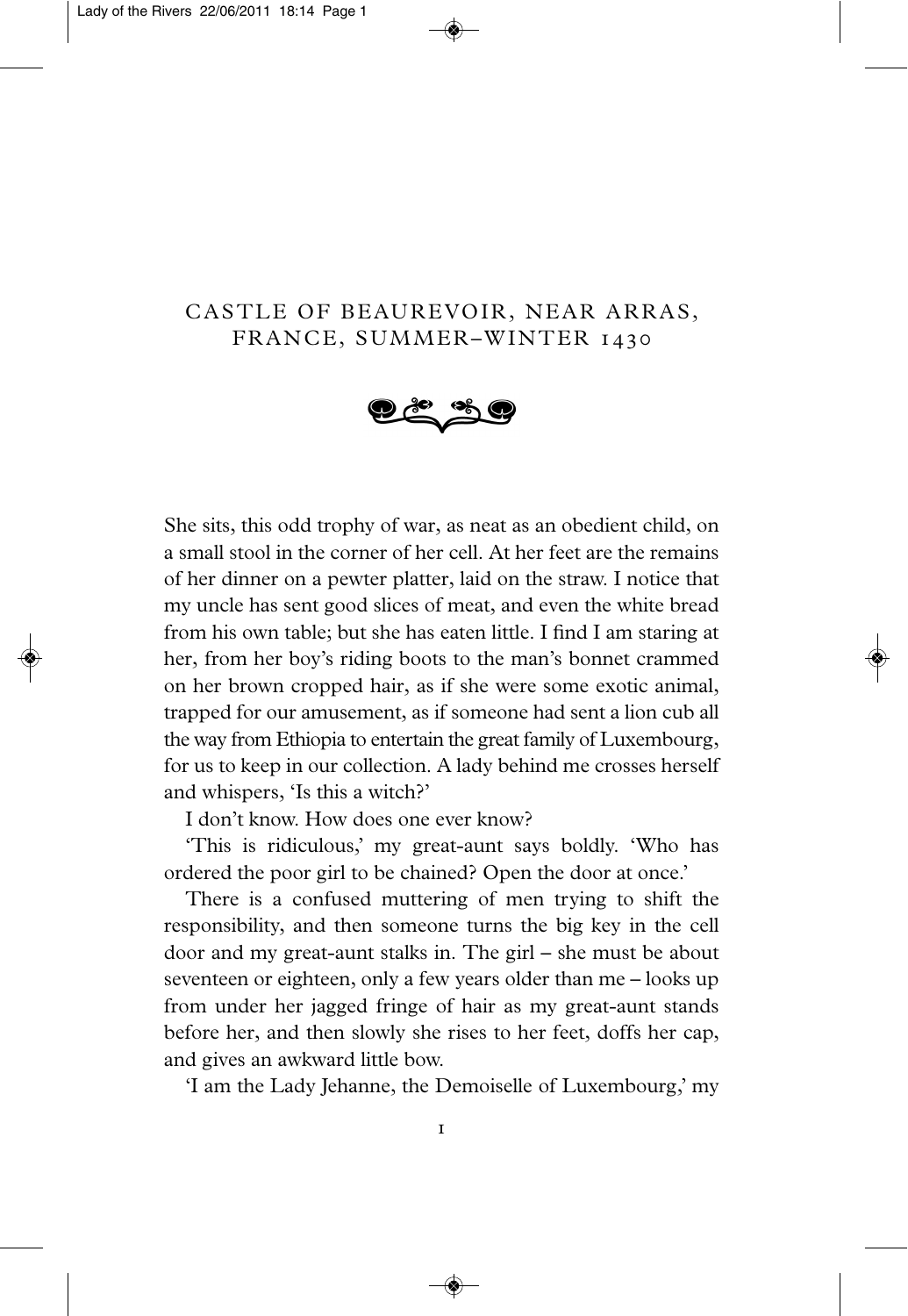great-aunt says. 'This is the castle of Lord John of Luxembourg.' She gestures to my aunt: 'This is his wife, the lady of the castle, Jehanne of Bethune, and this is my great-niece Jacquetta.'

The girl looks steadily at all of us and gives a nod of her head to each. As she looks at me I feel a little tap-tap for my attention, as palpable as the brush of a fingertip on the nape of my neck, a whisper of magic. I wonder if standing behind her there are indeed two accompanying angels, as she claims, and it is their presence that I sense.

'Can you speak, Maid?' my great-aunt asks, when the girl says nothing.

'Oh yes, my lady,' the girl replies in the hard accent of the Champagne region. I realise that it is true what they say about her: she is no more than a peasant girl, though she has led an army and crowned a king.

'Will you give me your word not to escape if I have these chains taken off your legs?'

She hesitates, as if she were in any position to choose. 'No, I can't.'

My great-aunt smiles. 'Do you understand the offer of parole? I can release you to live with us here in my nephew's castle; but you have to promise not to run away.'

The girl turns her head, frowning. It is almost as if she is listening for advice, then she shakes her head. 'I know this parole. It is when one knight makes a promise to another. They have rules as if they were jousting. I'm not like that. My words are real, not like a troubadour's poem. And this is no game for me.'

'Maid: parole is not a game!' Aunt Jehanne interrupts.

The girl looks at her. 'Oh, but it is, my lady. The noblemen are not serious about these matters. Not serious like me. They play at war and make up rules. They ride out and lay waste to good people's farms and laugh as the thatched roofs burn. Besides, I cannot make promises. I am promised already.'

'To the one who wrongly calls himself the King of France?' 'To the King of Heaven.'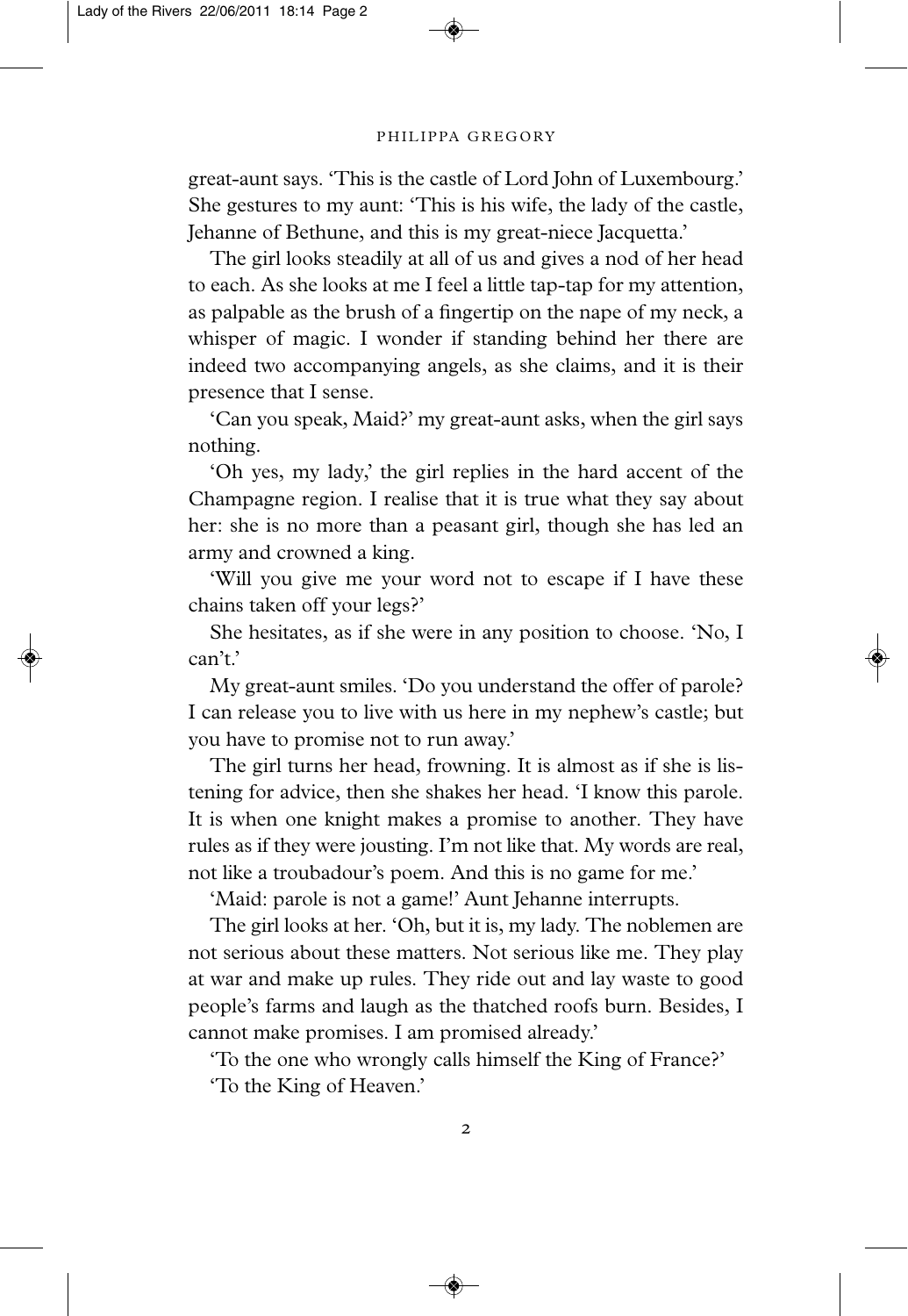My great-aunt pauses for a moment's thought. 'I will tell them to take the chains off you and guard you so that you do not escape; and then you can come and sit with us in my rooms. I think what you have done for your country and for your prince has been very great, Joan, though mistaken. And I will not see you here, under my roof, a captive in chains.'

'Will you tell your nephew to set me free?'

My great-aunt hesitates. 'I cannot order him; but I will do everything I can to send you back to your home. At any event, I won't let him release you to the English.'

At the very word the girl shudders and makes the sign of the cross, thumping her head and her chest in the most ridiculous way, as a peasant might cross himself at the name of Old Hob. I have to choke back a laugh. This draws the girl's dark gaze to me.

'They are only mortal men,' I explain to her. 'The English have no powers beyond that of mortal men. You need not fear them so. You need not cross yourself at their name.'

'I don't fear them. I am not such a fool as to fear that they have powers. It's not that. It's that they know that *I* have powers. That's what makes them such a danger. They are mad with fear of me. They fear me so much that they will destroy me the moment I fall into their hands. I am their terror. I am their fear that walks by night.'

'While I live, they won't have you,' my great-aunt assures her; and at once, unmistakably, Joan looks straight at me, a hard dark gaze as if to see that I too have heard, in this sincere assertion, the ring of an utterly empty promise.

# $\mathcal{N}$

My great-aunt believes that if she can bring Joan into our company, talk with her, cool her religious fervour, perhaps educate her, then the girl will be led, in time, to wear the dress of a young woman, and the fighting youth who was dragged off the white horse at Compiègne will be transformed, like Mass reversed, from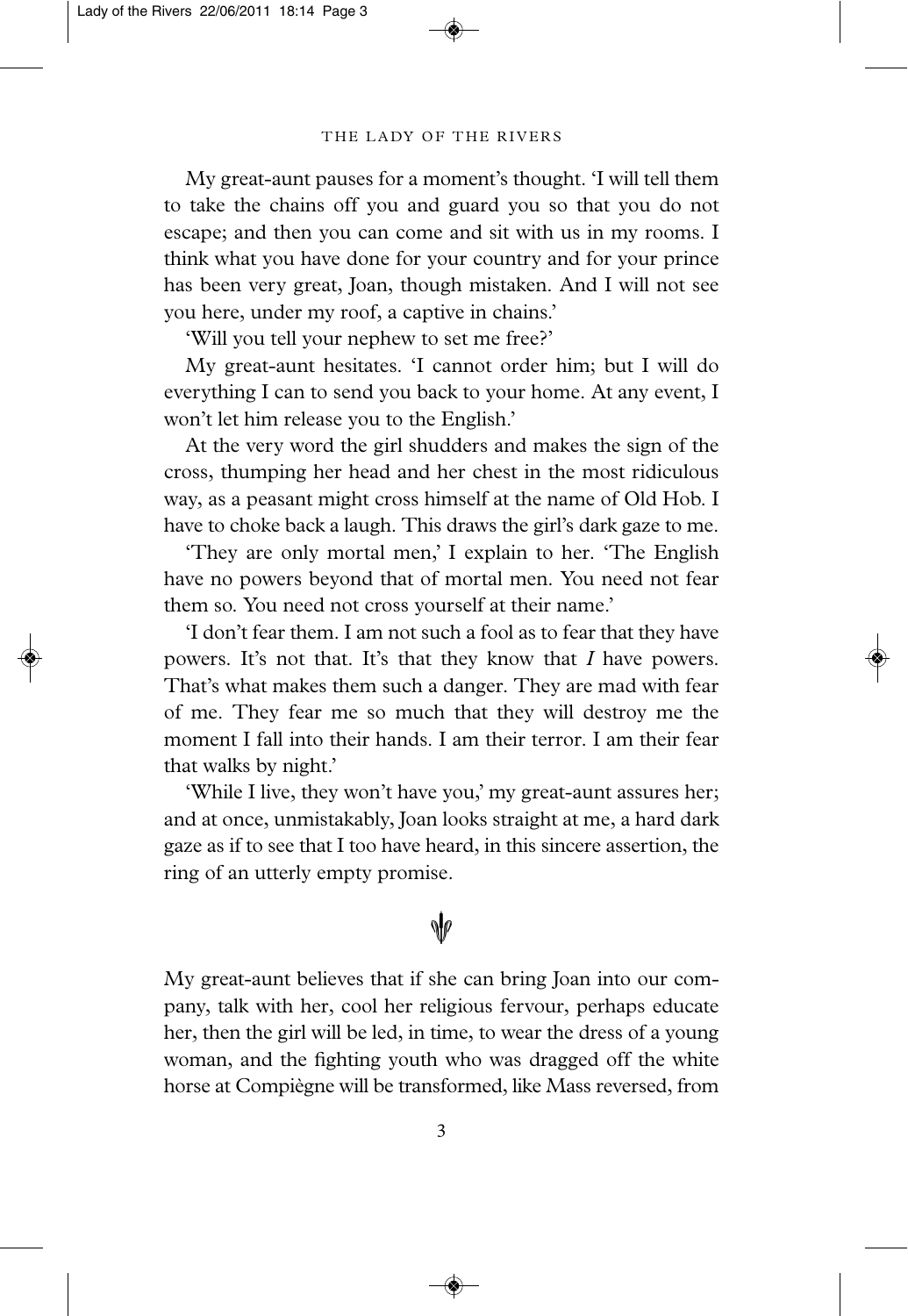strong wine into water, and she will become a young woman who can be seated among waiting women, who will answer to a command and not to the ringing church bells, and will then, perhaps, be overlooked by the English, who are demanding that we surrender the hermaphrodite murderous witch to them. If we have nothing to offer them but a remorseful obedient maid in waiting, perhaps they will be satisfied and go on their violent way.

Joan herself is exhausted by recent defeats and by her uneasy sense that the king she has crowned is not worthy of the holy oil, that the enemy she had on the run has recoiled on her, and that the mission given to her by God Himself is falling away from her. Everything that made her the Maid before her adoring troop of soldiers has become uncertain. Under my great-aunt's steady kindness she is becoming once more an awkward country girl: nothing special.

Of course, all the maids in waiting to my great-aunt want to know about the adventure that is ending in this slow creep of defeat, and as Joan spends her days with us, learning to be a girl and not the Maid, they pluck up the courage to ask her.

'How were you so brave?' one demands. 'How did you learn to be so brave? In battle, I mean.'

Joan smiles at the question. There are four of us, seated on a grass bank beside the moat of the castle, as idle as children. The July sun is beating down and the pasture lands around the castle are shimmering in the haze of heat; even the bees are lazy, buzzing and then falling silent as if drunk on flowers. We have chosen to sit in the deep shadow of the highest tower; behind us, in the glassy water of the moat, we can hear the occasional bubble of a carp coming to the surface.

Joan is sprawled like a boy, one hand dabbling in the water, her cap over her eyes. In the basket beside me are half-sewn shirts that we are supposed to hem for the poor children of nearby Cambrai. But the maids avoid work of any sort, Joan has no skill, and I have my great-aunt's precious pack of playing cards in my hands and I am shuffling and cutting them and idly looking at the pictures.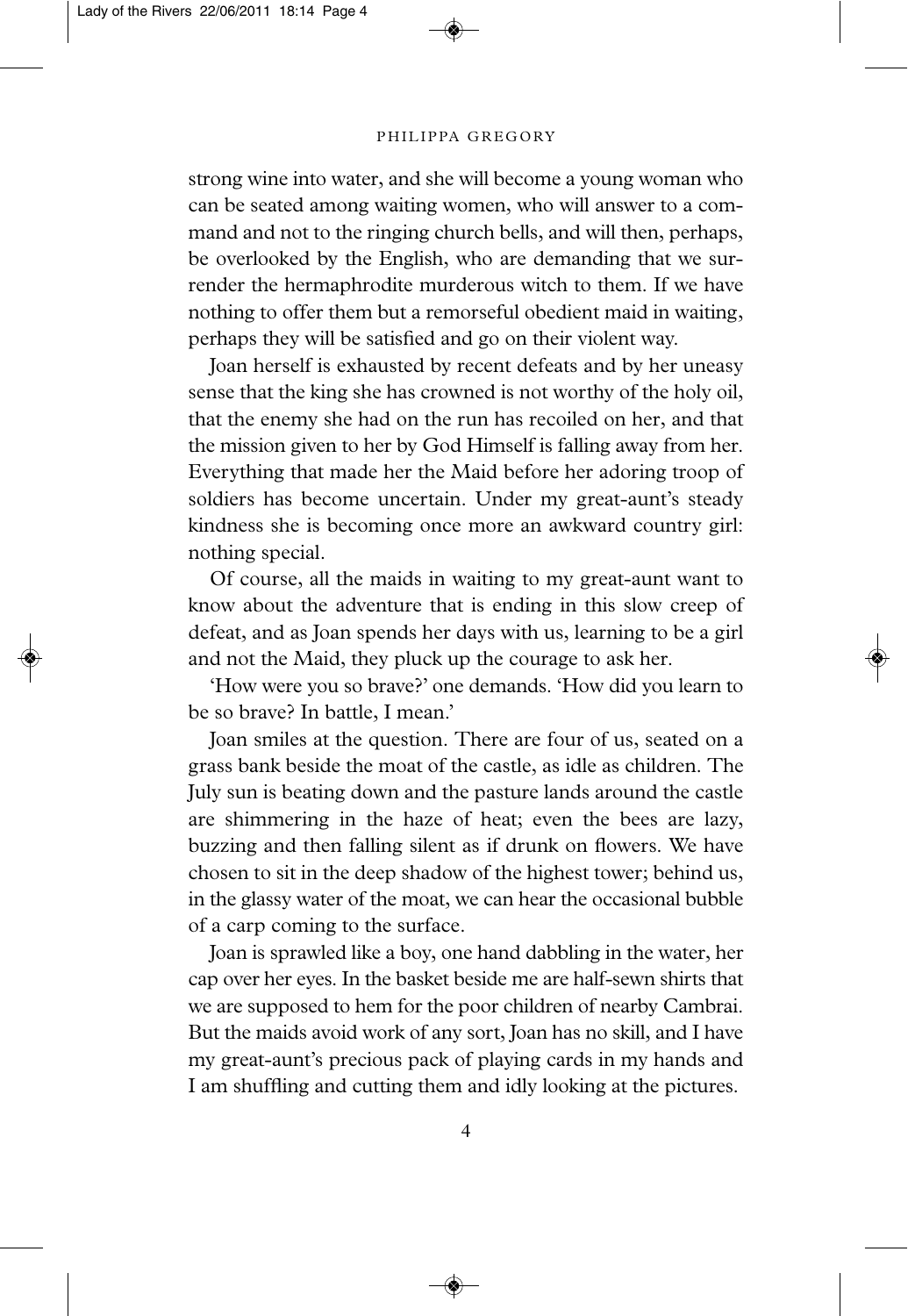'I knew I was called by God,' Joan said simply. 'And that He would protect me, so I had no fear. Not even in the worst of the battles. He warned me that I would be injured but that I would feel no pain, so I knew I could go on fighting. I even warned my men that I would be injured that day. I knew before we went into battle. I just knew.'

'Do you really hear voices?' I ask.

'Do you?'

The question is so shocking that the girls whip round to stare at me and under their joint gaze I find I am blushing as if for something shameful. 'No! No!'

'Then what?'

'What do you mean?'

'What do you hear?' she asks, as reasonably as if everyone hears something.

'Well, not voices exactly,' I say.

'What do you hear?'

I glance behind me as if the very fish might rise to eavesdrop. 'When someone in my family is going to die, then I hear a noise,' I say. 'A special noise.'

'What sort of noise?' the girl, Elizabeth, asks. 'I didn't know this. Could I hear it?'

'You are not of my house,' I say irritably. 'Of course you wouldn't hear it. You would have to be a descendant of . . . and anyway, you must never speak of this. You shouldn't really be listening. I shouldn't be telling you.'

'What sort of noise?' Joan repeats.

'Like singing,' I say, and see her nod, as if she too has heard singing.

'They say it is the voice of Melusina, the first lady of the House of Luxembourg,' I whisper. 'They say she was a water goddess who came out of the river to marry the first duke but she couldn't be a mortal woman. She comes back to cry for the loss of her children.'

'And when have you heard her?'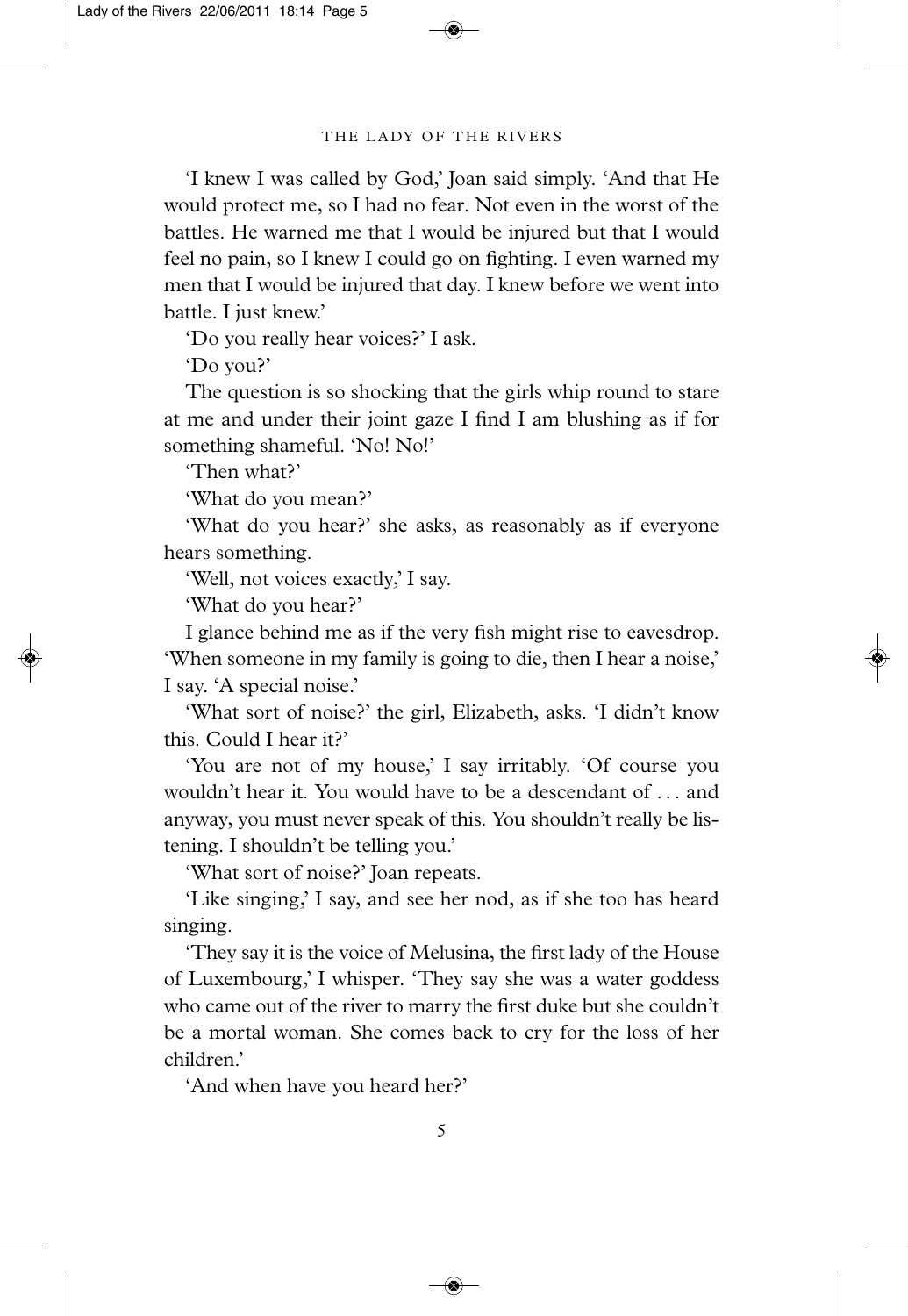'The night that my baby sister died. I heard something. And I knew at once that it was Melusina.'

'But how did you know it was her?' the other maid whispers, afraid of being excluded from the conversation.

I shrug, and Joan smiles in recognition of truths that cannot be explained. 'I just knew,' I say. 'It was as if I recognised her voice. As if I had always known it.'

'That's true. You just know,' Joan nods. 'But how do you know that it comes from God and not from the Devil?'

I hesitate. Any spiritual questions should be taken to my confessor, or at the very least to my mother or my great-aunt. But the song of Melusina, and the shiver on my spine, and my occasional sight of the unseen – something half-lost, sometimes vanishing around a corner, lighter grey in a grey twilight, a dream that is too clear to be forgotten, a glimpse of foresight but never anything that I can describe – these things are too thin for speech. How can I ask about them when I cannot even put them into words? How can I bear to have someone clumsily name them or, even worse, try to explain them? I might as well try to hold the greenish water of the moat in my cupped hands.

'I've never asked,' I say. 'Because it is hardly anything. Like when you go into a room and it is quiet – but you know, you can just tell, that someone is there. You can't hear them or see them, but you just know. It's little more than that. I never think of it as a gift coming from God or the Devil. It is just nothing.'

'My voices come from God,' Joan says certainly. 'I know it. If it were not true, I should be utterly lost.'

'So can you tell fortunes?' Elizabeth asks me childishly.

My fingers close over my cards. 'No,' I say. 'And these don't tell fortunes, they are just for playing. They're just playing cards. I don't tell fortunes. My great-aunt would not allow me to do it, even if I could.'

'Oh, do mine!'

'These are just playing cards,' I insist. 'I'm no soothsayer.'

'Oh, draw a card for me and tell me,' Elizabeth says. 'And for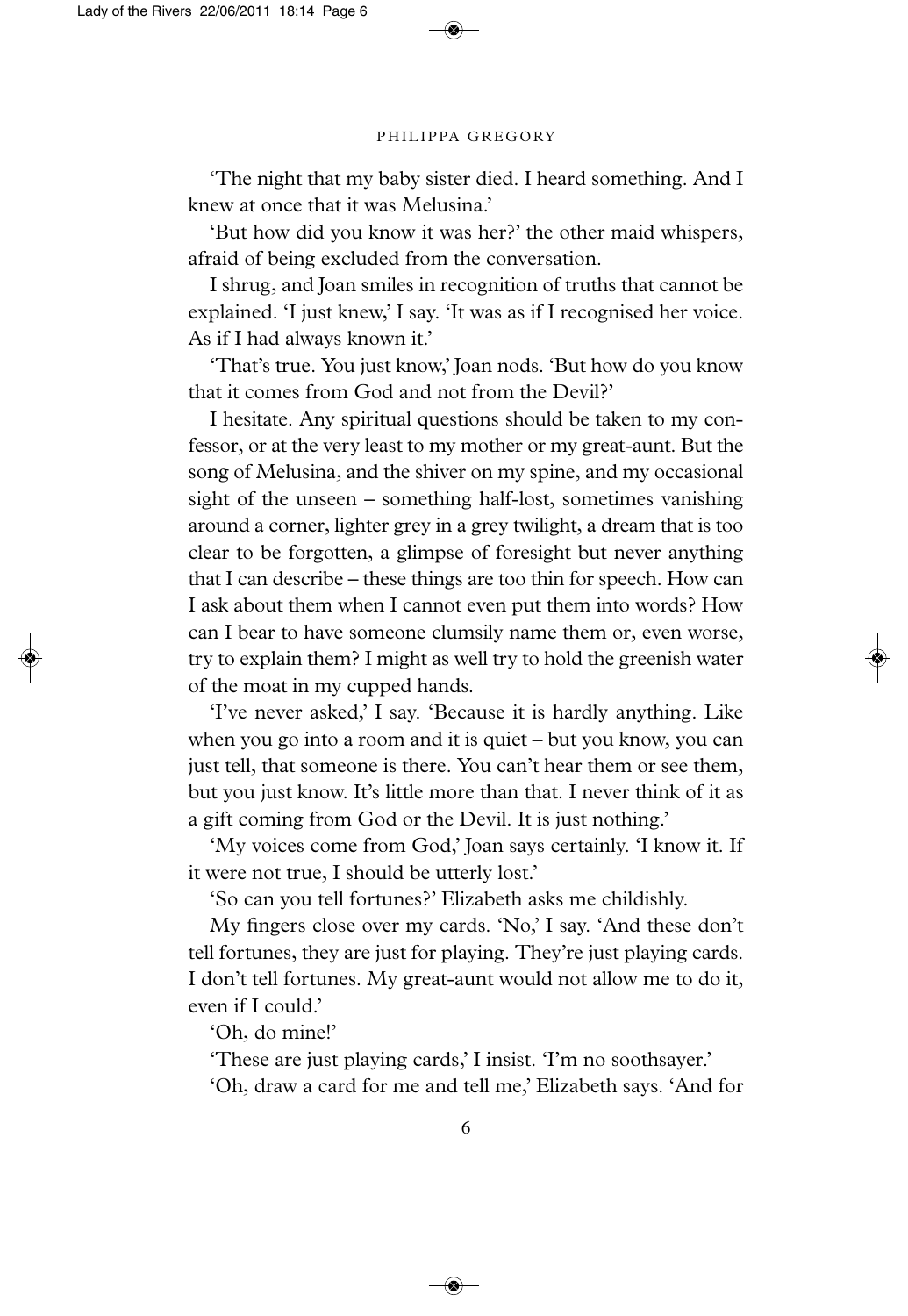Joan. What's going to become of her? Surely you want to know what's going to happen to Joan?'

'It means nothing,' I say to Joan. 'And I only brought them so we could play.'

'They are beautiful,' she says. 'They taught me to play at court with cards like these. How bright they are.'

I hand them to her. 'Take care with them, they're very precious,' I say jealously as she spreads them in her calloused hands. 'The Demoiselle showed them to me when I was a little girl and told me the names of the pictures. She lets me borrow them because I love to play. But I promised her I would take care of them.'

Joan passes the pack back to me and though she is careful, and my hands are ready for them, one of the thick cards tumbles between us and falls face down, on the grass.

'Oh! Sorry,' Joan exclaims, and quickly picks it up.

I can feel a whisper, like a cool breath down my spine. The meadow before me and the cows flicking their tails in the shade of the tree seem far away, as if we two are enclosed in a glass, butterflies in a bowl, in another world. 'You had better look at it now,' I hear myself say to her.

Joan looks at the brightly painted picture, her eyes widen slightly, and then she shows it to me. 'What does this mean?'

It is a painting of a man dressed in a livery of blue, hanging upside down from one extended foot, the other leg crooked easily, his toe pointed and placed against his straight leg as if he were dancing, inverted in the air. His hands are clasped behind his back as if he were bowing; we both see the happy fall of his blue hair as he hangs, upside down, smiling.

'"*Le Pendu*,"' Elizabeth reads. 'How horrid. What does it mean? Oh, surely it doesn't mean . . . ' She breaks off.

'It doesn't mean you will be hanged,' I say quickly to Joan. 'So don't think that. It's just a playing card, it can't mean anything like that.'

'But what does it mean?' the other girl demands though Joan is silent, as if it is not her card, not her fortune that I am refusing to tell.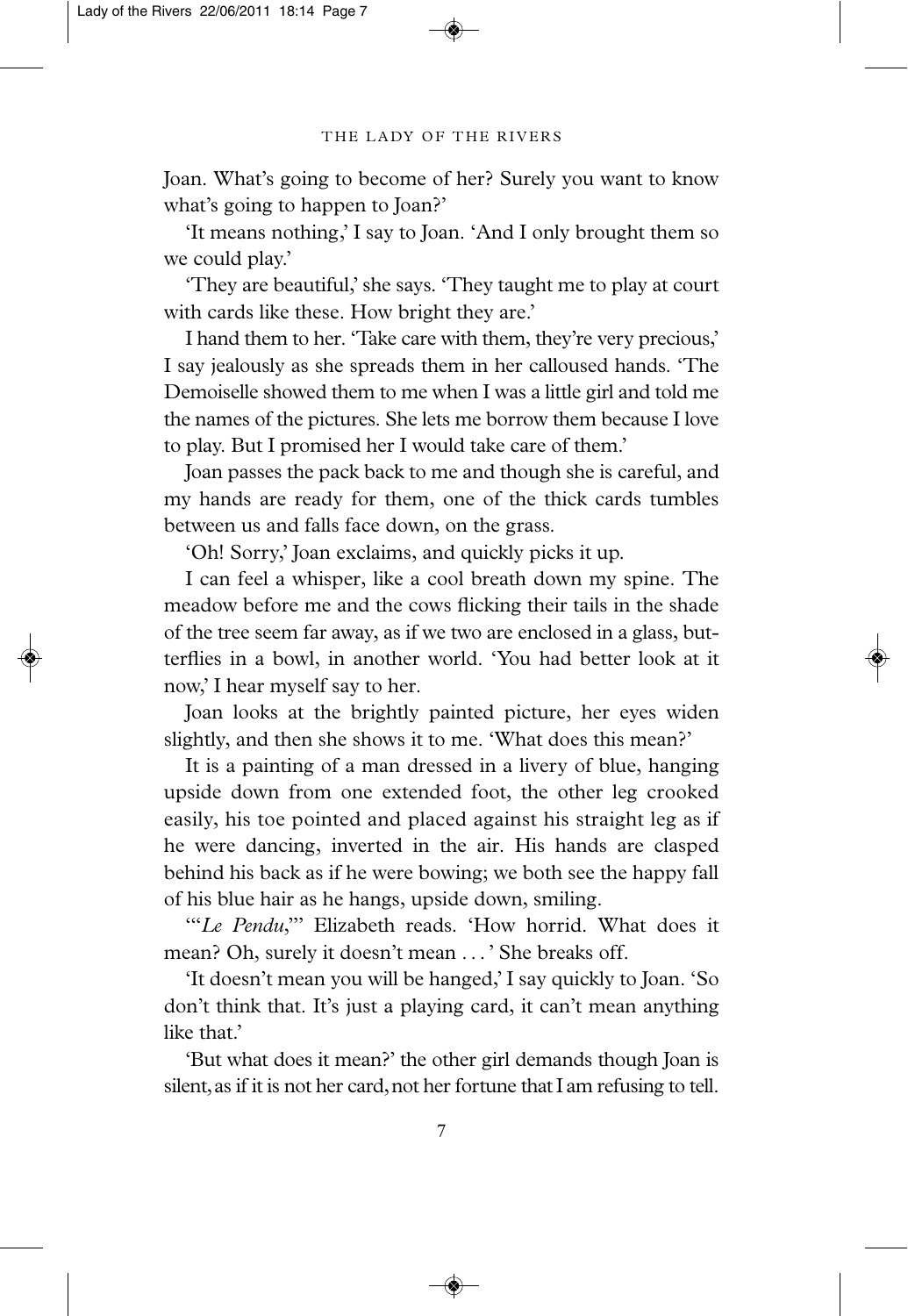'His gallows is two growing trees,' I say. I am playing for time under Joan's serious brown gaze. 'This means spring and renewal and life – not death. And there are two trees; the man is balanced between them. He is the very centre of resurrection.'

Joan nods.

'They are bowed down to him, he is happy. And look: he is not hanged by his neck to kill him, but tied by his foot,' I say. 'If he wanted, he could stretch up and untie himself. He could set himself free, if he wanted.'

'But he doesn't set himself free,' the girl observes. 'He is like a tumbler, an acrobat. What does that mean?'

'It means that he is willingly there, willingly waiting, allowing himself to be held by his foot, hanging in the air.'

'To be a living sacrifice?' Joan says slowly, in the words of the Mass.

'He is not crucified,' I point out quickly. It is as if every word I say leads us to another form of death. 'This doesn't mean anything.'

'No,' she says. 'These are just playing cards, and we are just playing a game with them. It is a pretty card, the Hanged Man. He looks happy. He looks happy to be upside down in springtime. Shall I teach you a game with counters that we play in Champagne?'

'Yes,' I say. I hold out my hand for her card and she looks at it for a moment before she hands it back to me.

'Honestly, it means nothing,' I say again to her.

She smiles at me, her clear honest smile. 'I know well enough what it means,' she says.

'Shall we play?' I start to shuffle the cards and one turns over in my hand.

'Now that's a good card,' Joan remarks. '*La Roue de Fortune*.'

I hold it out to show it to her. 'It is the Wheel of Fortune that can throw you up very high, or bring you down very low. Its message is to be indifferent to victory and defeat, as they both come on the turn of the wheel.'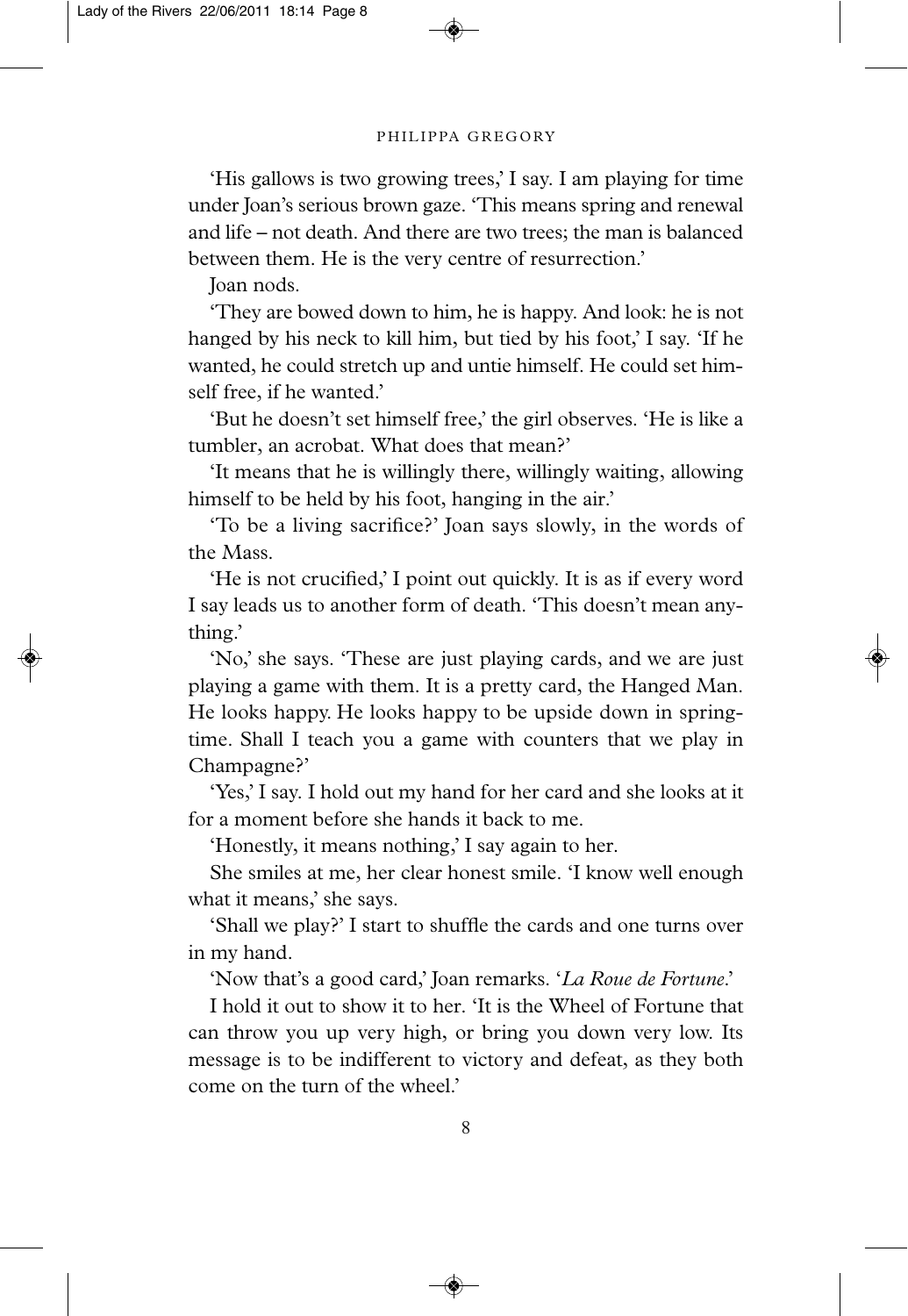'In my country the farmers make a sign for fortune's wheel,' Joan remarks. 'They draw a circle in the air with their forefinger when something very good or something very bad happens. Someone inherits money, or someone loses a prize cow, they do this.' She points her finger in the air and draws a circle. 'And they say something.'

'A spell?'

'Not really a spell.' She smiles mischievously.

'What then?'

She giggles. 'They say "*merde*".'

I am so shocked that I rock back with laughter.

'What? What?' the younger maid demands.

'Nothing, nothing,' I say. Joan is still giggling. 'Joan's countrymen say rightly that everything comes to dust, and all that a man can do about it is to learn indifference.'

# $\mathcal{N}$

Joan's future hangs in the balance; she is swinging like the Hanged Man. All of my family, my father, Pierre the Count of St Pol, my uncle, Louis of Luxembourg, and my favourite uncle, John of Luxembourg, are allied with the English. My father writes from our home at the chateau at St Pol to his brother John, and commands him, as the head of our family, to hand over Joan to the English. But my great-aunt the Demoiselle insists we keep her safe; and my uncle John hesitates.

The English demand his prisoner and, since the English com mand nearly all of France and their ally the Duke of Burgundy commands most of the rest, what they say usually happens. Their common soldiers went down on their knees on the battlefield to give thanks, and wept with joy when the Maid was captured. There is no doubt in their mind that without her the French army, their enemy, will collapse into the frightened rabble that they were before she came to them.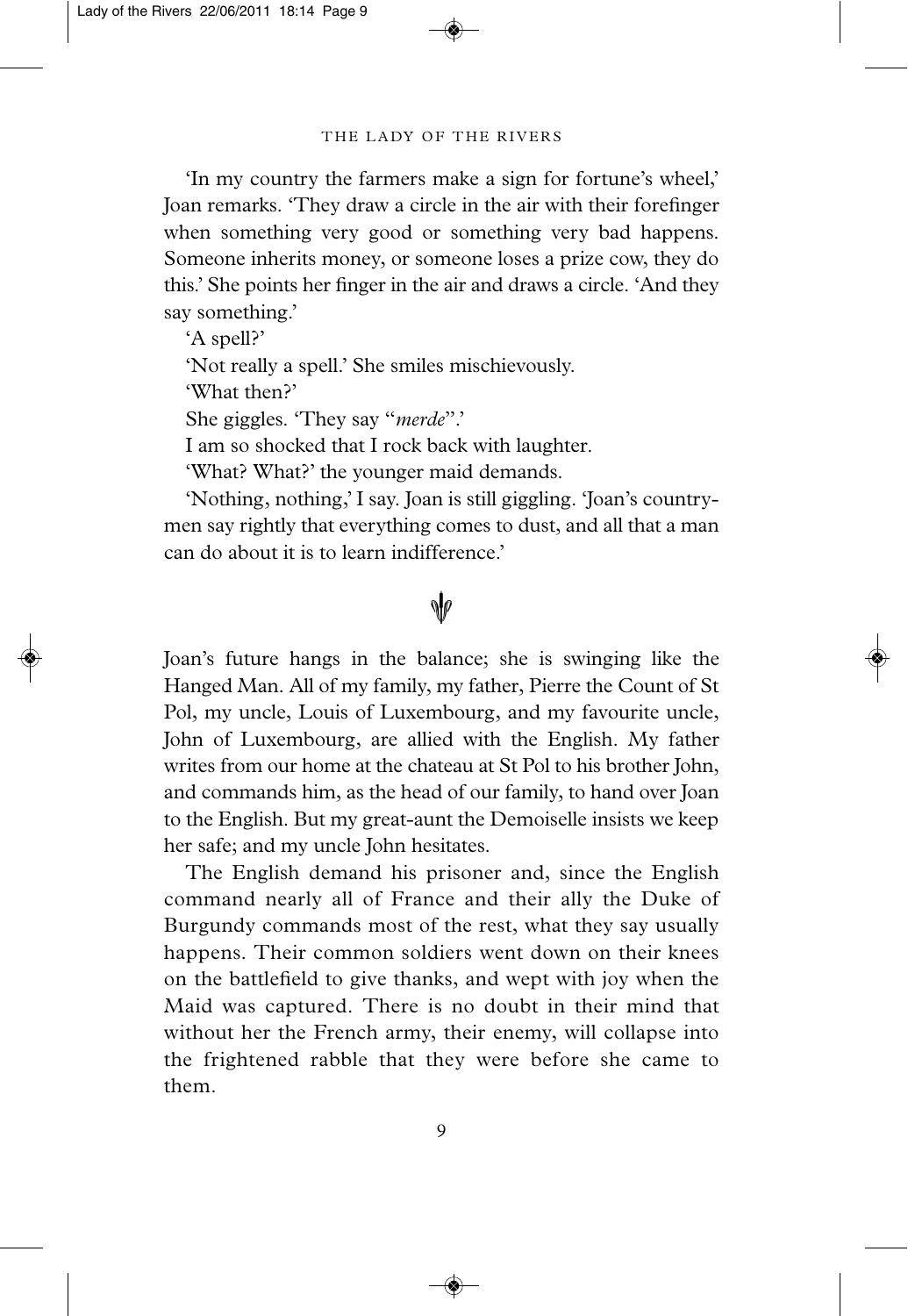The Duke of Bedford, the English regent who rules the English lands in France, almost all of the north of the country, sends daily letters to my uncle invoking his loyalty to English rule, their long friendship, and promising money. I like to watch for the English messengers who come dressed in the fine livery of the royal duke, on beautiful horses. Everyone says that the duke is a great man and well loved, the greatest man in France, an ill man to cross; but so far, my uncle obeys his aunt, the Demoiselle, and does not hand over our prisoner.

My uncle expects the French court to make a bid for her – they owe their very existence to her after all – but they are oddly silent, even after he writes to them and says that he has the Maid, and that she is ready to return to the court of her king and serve again in his army. With her leading them they could ride out against the English and win. Surely they will send a fortune to get her back?

'They don't want her,' my great-aunt advises him. They are at their private dining table, the great dinner for the whole household has taken place in the hall and the two of them have sat before my uncle's men, tasted the dishes and sent them round the room as a gift to their special favourites. Now they are comfortable, seated at a little table before the fire in my great-aunt's private rooms, her personal servants in attendance. I am to stand during the serving of dinner with another lady in waiting. It is my job to watch the servants, summon them forwards as required, clasp my hands modestly before me, and hear nothing. Of course, I listen all the time.

'Joan made a man out of the boy Prince Charles, he was nothing until she came to him with her vision, then she made that man into a king. She taught him to claim his inheritance. She made an army out of his camp-followers, and made that army victorious. If they had followed her advice as she followed her voices, they would have driven the English out of these lands and back to their foggy islands, and we would be rid of them forever.'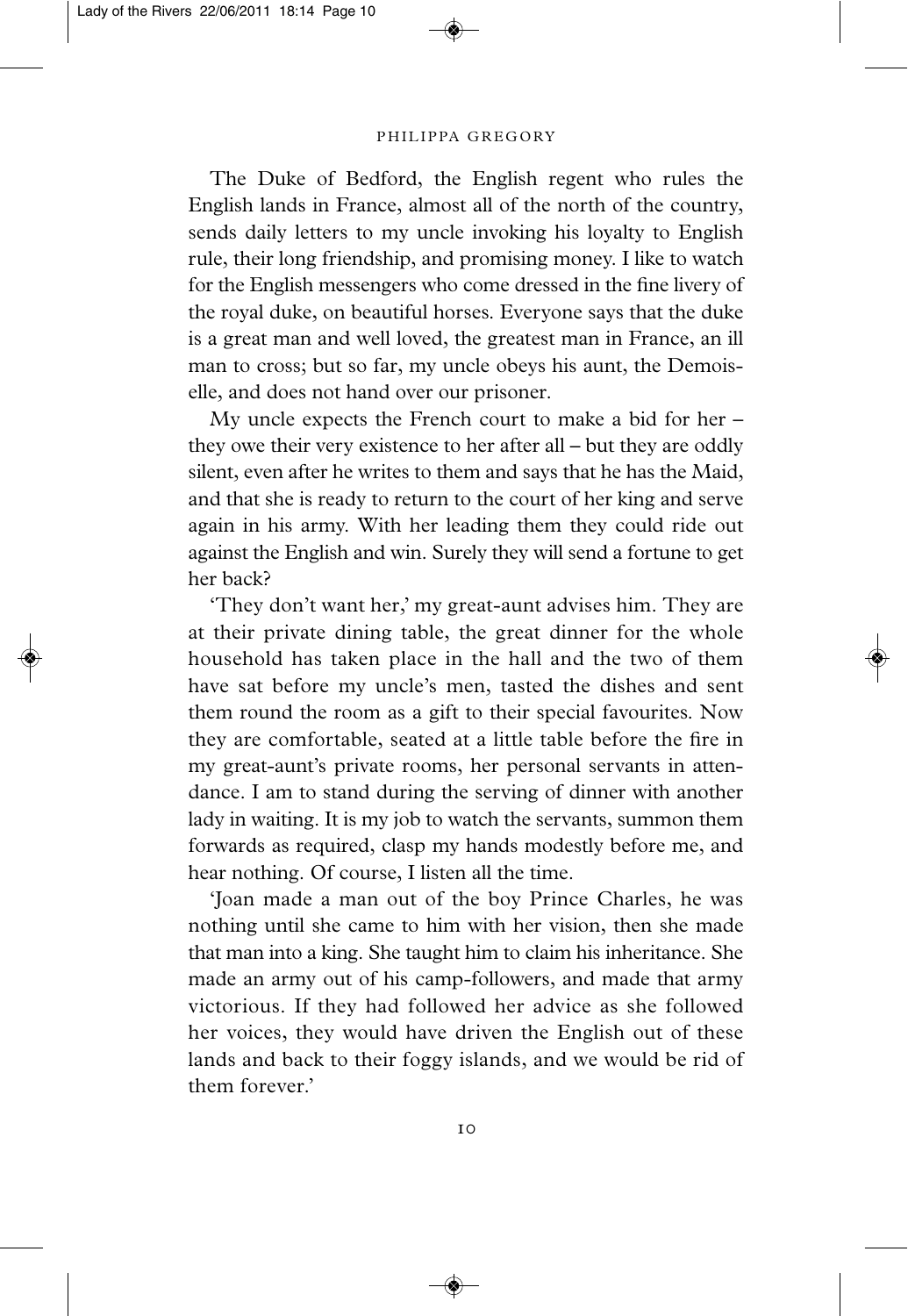My uncle smiles. 'Oh, my lady aunt! This is a war that has gone on for nearly a century. Do you really think it will end because some girl from who knows where hears voices? She could never drive the English away. They would never have gone; they will never go. These are their lands by right, by true right of inheritance, and by conquest too. All they have to do is to have the courage and the strength to hold them, and John Duke of Bedford will see to that.' He glances at his wineglass and I snap my fingers to the groom of the servery to pour him some more red wine. I step forwards to hold the glass as the man pours, and then I put it carefully on the table. They are using fine glassware; my uncle is wealthy and my great-aunt never has anything but the very best. 'The English king may be little more than a child, but it makes no difference to the safety of his kingdom, for his uncle Bedford is loyal to him here, and his uncle the Duke of Gloucester is loyal to him in England. Bedford has the courage and the allies to hold the English lands here, and I think they will drive the Dauphin further and further south. They will drive him into the sea. The Maid had her season, and it was a remarkable one; but in the end, the English will win the war and hold the lands that are theirs by right, and all of our lords who are sworn against them now will bow the knee and serve them.'

'I don't think so,' my great-aunt says staunchly. 'The English are terrified of her. They say she is unbeatable.'

'Not any more,' my uncle observes. 'For behold! She is a prisoner, and the cell doors don't burst open. They know she is mortal now. They saw her with an arrow in her thigh outside the walls of Paris and her own army marched off and left her. The French themselves taught the English that she could be brought down and abandoned.'

'But you won't give her to the English,' my great-aunt states. 'It would be to dishonour us forever, in the eyes of God and the world.'

My uncle leans forwards to speak confidentially. 'You take it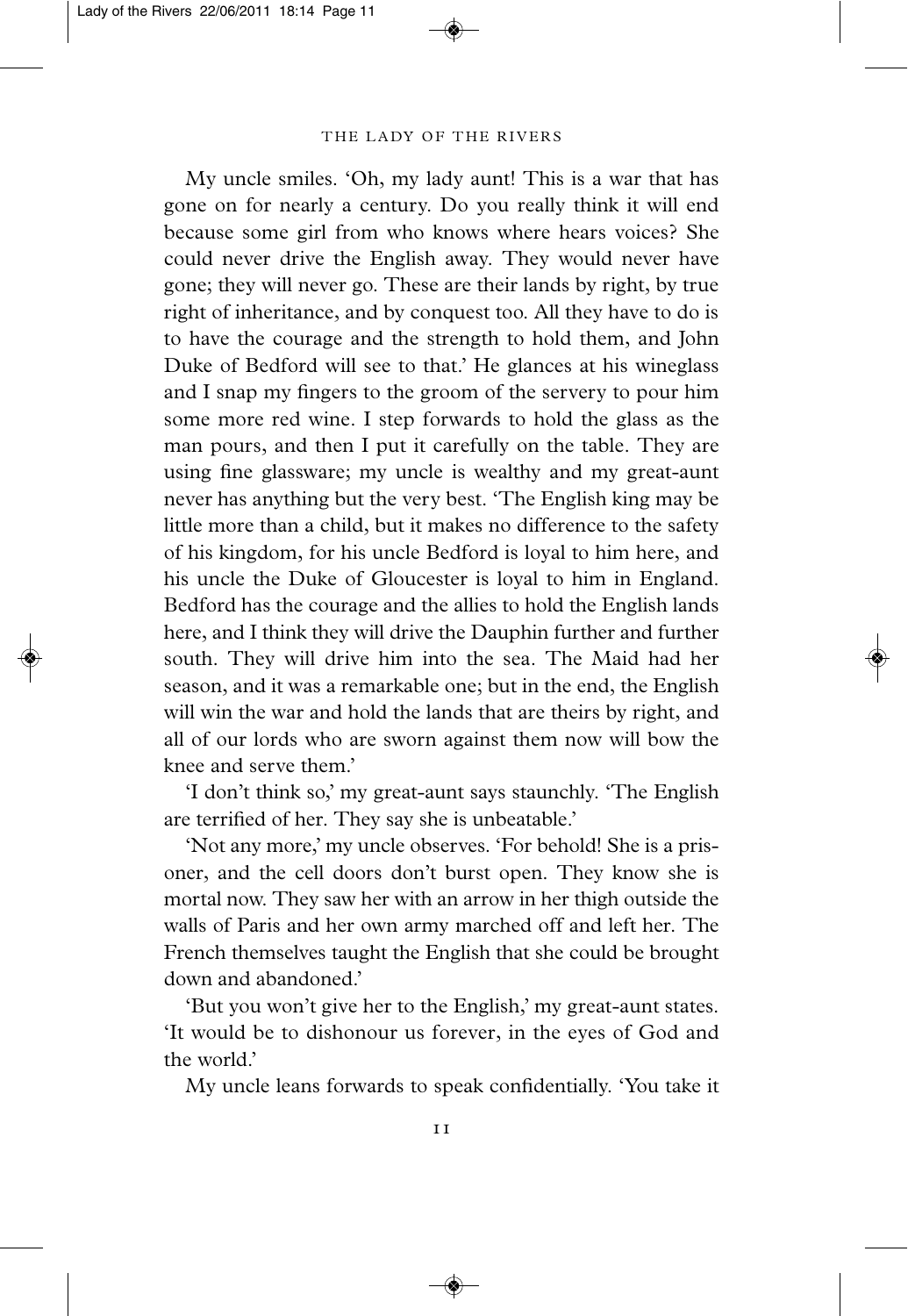so seriously? You really think she is more than a mountebank? You really think she is something more than a peasant girl spouting nonsense? You know I could find half a dozen such as her?'

'You could find half a dozen who say they are like her,' she says. 'But not one like her. I think she is a special girl. Truly I do, nephew. I have a very strong sense of this.'

He pauses, as if her sense of things, though she is only a woman, is something to be considered. 'You have had a vision of her success? A foretelling?'

For a moment she hesitates, then she quickly shakes her head. 'Nothing so clear. But nonetheless, I must insist that we protect her.'

He pauses, not wanting to contradict her. She is the Demoiselle of Luxembourg, the head of our family. My father will inherit the title when she dies; but she also owns great lands that are all at her own disposition: she can will them to anyone she chooses. My uncle John is her favourite nephew; he has hopes, and he does not want to offend her.

'The French will have to pay a good price for her,' he says. 'I don't intend to lose money on her. She is worth a king's ransom. They know this.'

My great-aunt nods. 'I will write to the Dauphin Charles and he will ransom her,' she tells him. 'Whatever his advisors say, he will still listen to me, though he is blown about like a leaf by his favourites. But I am his godmother. It is a question of honour. He owes all that he is to the Maid.'

'Very well. But do it at once. The English are very pressing and I won't offend the Duke of Bedford. He is a powerful man, and a fair one. He is the best ruler of France that we could hope for. If he were a Frenchman he would be wholly loved.'

My great-aunt laughs. 'Yes, but he is not! He's the English regent, and he should go back to his own damp island and his little nephew, the poor king, and make what they can of their own kingdom and leave us to rule France.'

'Us?' my uncle queries, as if to ask her if she thinks that our family, who already rule half a dozen earldoms and who count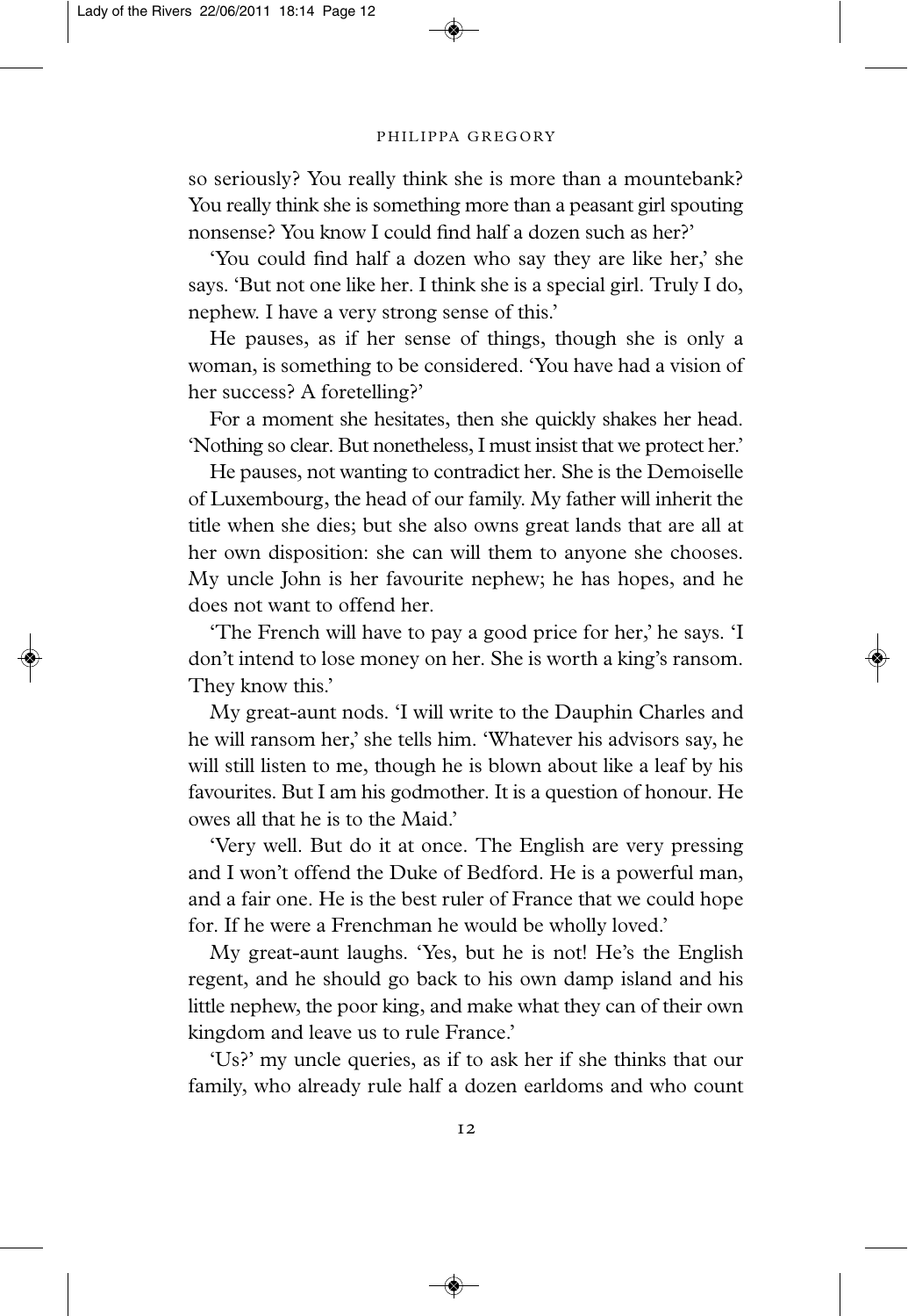kinship to the Holy Roman Emperors, should be French kings as well.

She smiles. 'Us,' she says blandly.

# $\mathcal{N}$

Next day I walk with Joan to the little chapel in the castle and kneel beside her on the chancel steps. She prays fervently, her head bowed for an hour, and then the priest comes and serves the Mass and Joan takes the holy bread and wine. I wait for her at the back of the church. Joan is the only person I know who takes the bread and wine every day, as if it were her breakfast. My own mother, who is more observant than most, takes communion only once a month. We walk back to my great-aunt's rooms together, the strewing herbs swishing around our feet. Joan laughs at me, as I have to duck my head to get my tall conical headdress through the narrow doorways.

'It is very beautiful,' she says. 'But I should not like to wear such a thing.'

I pause and twirl before her in the bright sunlight from the arrowslit. The colours of my gown are brilliant: a skirt of dark blue and an underskirt of sharper turquoise, the skirts flaring from the high belt tied tight on my ribcage. The high henin headdress sits like a cone on my head and sprouts a veil of pale blue from the peak that drops down my back, concealing and enhancing my fair hair. I spread my arms to show the big triangular sleeves, trimmed with the most beautiful embroidery in gold thread, and I lift the hem to show my scarlet slippers with the upturned toes.

'But you cannot work, or ride a horse, or even run in such a gown,' she says.

'It's not for riding or working or running,' I reply reasonably. 'It's for showing off. It is to show the world that I am young and beautiful and ready for marriage. It is to show that my father is so wealthy that I can wear gold thread on my sleeves and silk in my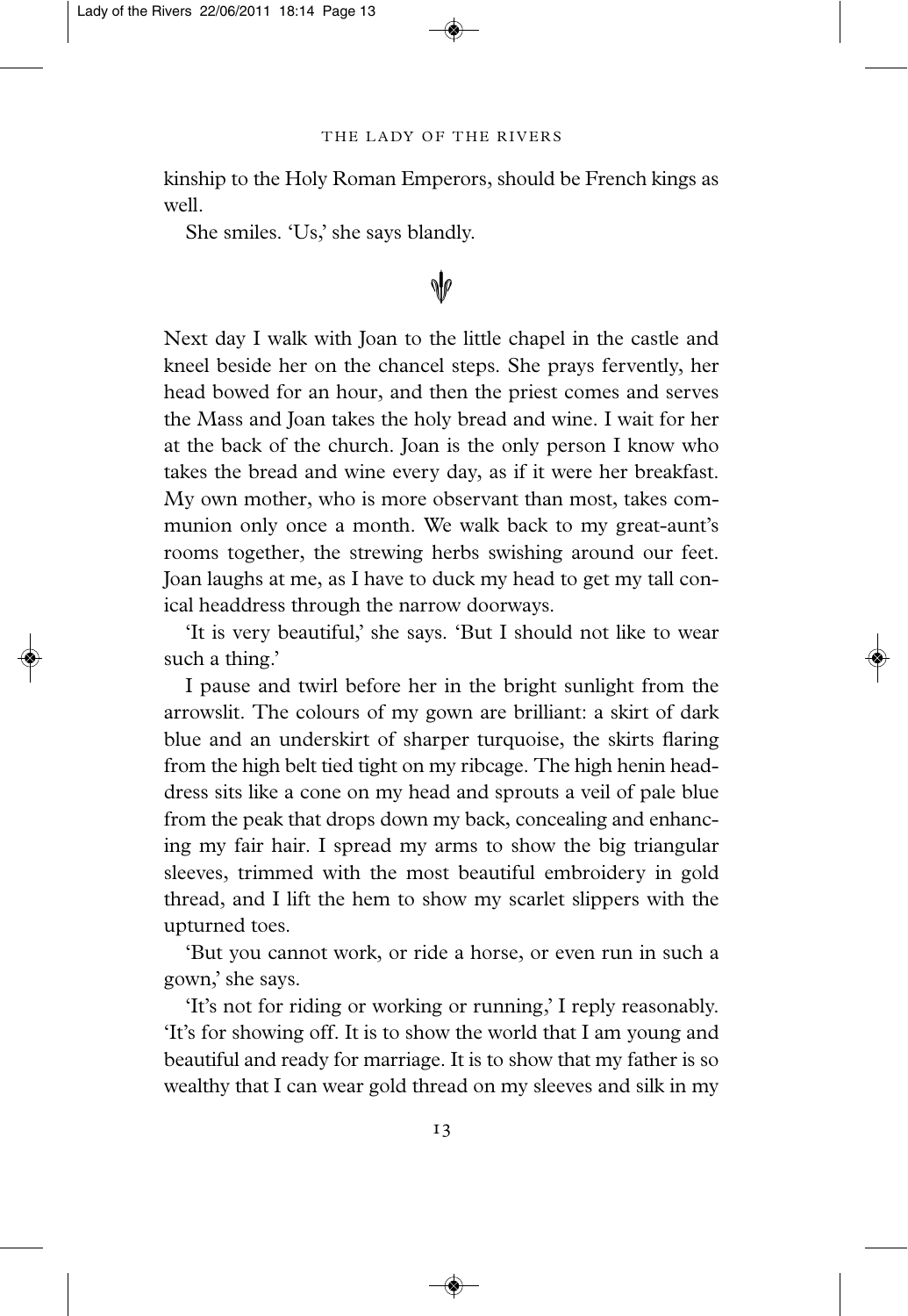headdress. It shows that I am so nobly born that I can wear velvet and silk; not wool like a poor girl.'

'I couldn't bear to be showed off in such a thing.'

'You wouldn't be allowed to,' I point out disagreeably. 'You have to dress for your position in life; you would have to obey the law and wear browns and greys. Did you really think you were important enough to wear ermine? Or do you want your gold surcoat back? They say you were as fine as any knight in battle. You dressed like a nobleman then. They say that you loved your beautiful standard and your polished armour, and a fine gold surcoat over all. They say you were guilty of the sin of vanity.'

She flushes. 'I had to be seen,' she says defensively. 'At the front of my army.'

'Gold?'

'I had to honour God.'

'Well anyway, you wouldn't get a headdress like this if you put on women's clothes,' I say. 'You would wear something more modest, like the ladies in waiting, nothing so high or so awkward, just a neat hood to cover your hair. And you could wear your boots under your gown, you could still walk about. Won't you try wearing a gown, Joan? It would mean that they couldn't accuse you of wearing men's clothes. It is a sign of heresy for a woman to dress as a man. Why not put on a dress, and then they can say nothing against you? Something plain?'

She shakes her head. 'I am promised,' she says simply. 'Promised to God. And when the king calls for me, I must be ready to ride to arms again. I am a soldier in waiting, not a lady in waiting. I will dress like a soldier. And my king will call for me, any day now.'

I glance behind us. A pageboy carrying a jug of hot water is in earshot. I wait till he has nodded a bow and gone past us. 'Hush,' I say quietly. 'You shouldn't even call him king.'

She laughs, as if she fears nothing. 'I took him to his coronation, I stood under my own standard in Reims cathedral when he was anointed with the oil of Clovis. I saw him presented to his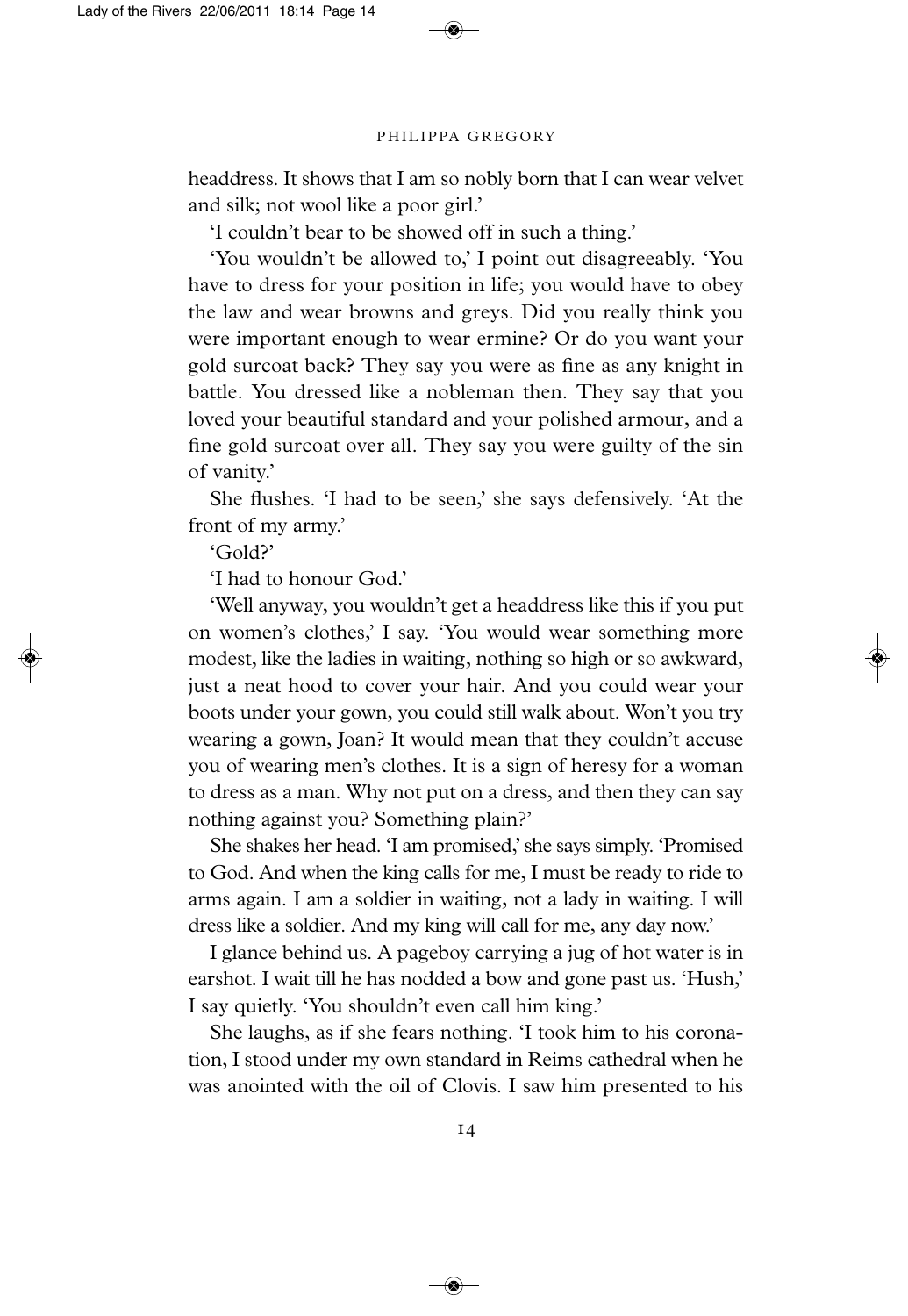people in his crown. Of course he is King of France: he is crowned and anointed.'

'The English slit the tongues of anyone who says that,' I remind her. 'That's for the first offence. The second time you say it, they brand your forehead so you are scarred for life. The English king, Henry VI, is to be called King of France, the one you call the French king is to be called the Dauphin, never anything but the Dauphin.'

She laughs with genuine amusement. 'He is not even to be called French,' she exclaims. 'Your great Duke Bedford says that he is to be called Armagnac. But the great Duke Bedford was shaking with fear and running around Rouen for recruits when I came up to the walls of Paris with the French army – yes, I will say it! – the French army to claim our own city for our king, a French king; and we nearly took it, too.'

I put my hands over my ears. 'I won't hear you, and you shouldn't speak like this. I shall be whipped if I listen to you.'

At once she takes my hands, she is penitent. 'Ah, Jacquetta, I won't get you into trouble. Look! I will say nothing. But you must see that I have done far worse than use words against the English. I have used arrows and cannon shot and battering rams and guns against them! The English will hardly trouble themselves over the words I have said and the breeches I wear. I have defeated them and shown everyone that they have no right to France. I led an army against them and defeated them over and over again.'

'I hope they never get hold of you, and never question you. Not about words, nor arrows, nor cannon.'

She goes a little pale at the thought of it. 'Please God, I hope so too. Merciful God, I hope so too.'

'My great-aunt is writing to the Dauphin,' I say very low. 'They were speaking of it at dinner last night. She will write to the Dauphin and invite him to ransom you. And my uncle will release you to the Fr . . . to the Armagnacs.'

She bows her head and her lips move in prayer. 'My king will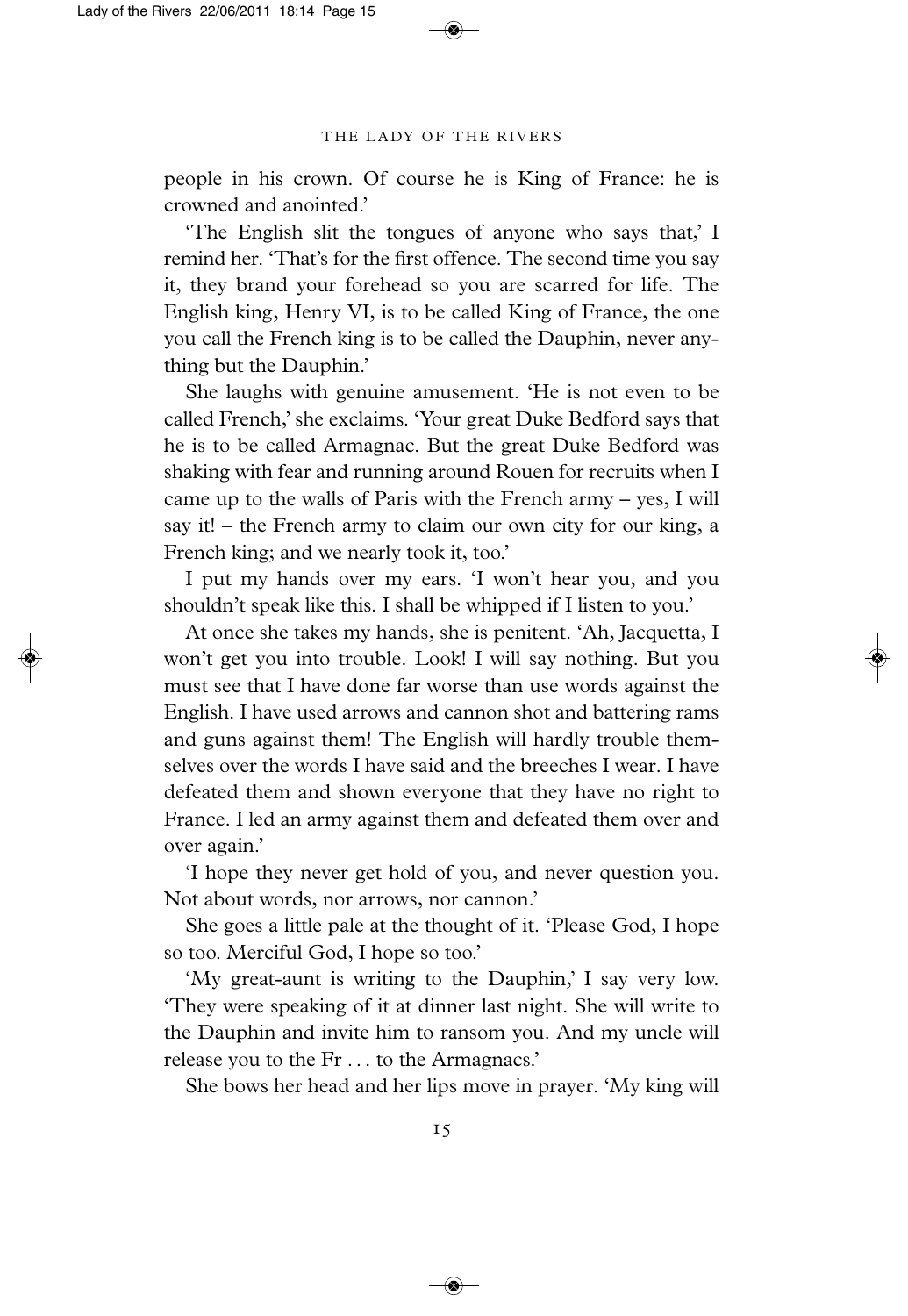send for me,' she says trustingly. 'Without a doubt he will send for me to come to him, and we can start our battles again.'

# $\mathcal{N}$

It grows even hotter in August, and my great-aunt rests on a daybed in her inner room every afternoon, with the light curtains of silk around the bed soaked in lavender water and the closed shutters throwing barred shadows across the stone floor. She likes me to read to her, as she lies with her eyes closed and her hands folded on the high waistline of her dress, as if she were a sculpted effigy of herself in some shaded tomb. She puts aside the big horned headdress that she always wears and lets her long greying hair spread over the cool embroidered pillows. She gives me books from her own library that tell of great romances and troubadours and ladies in tangled forests, and then one afternoon she puts a book in my hand and says, 'Read this today.'

It is hand-copied in old French and I stumble over the words. It is hard to read: the illustrations in the margins are like briars and flowers threading through the letters, and the clerk who copied each word had an ornate style of writing which I find hard to decipher. But slowly the story emerges. It is the story of a knight riding through a dark forest who has lost his way. He hears the sound of water and goes towards it. In a clearing, in the moonlight, he sees a white basin and a splashing fountain and in the water is a woman of such beauty that her skin is paler than the white marble and her hair is darker than the night skies. He falls in love with her at once, and she with him, and he takes her to the castle and makes her his wife. She has only one condition: that every month he must leave her alone to bathe.

'Do you know this story?' my great-aunt asks me. 'Has your father told you of it?'

'I have heard something like it,' I say cautiously. My great-aunt is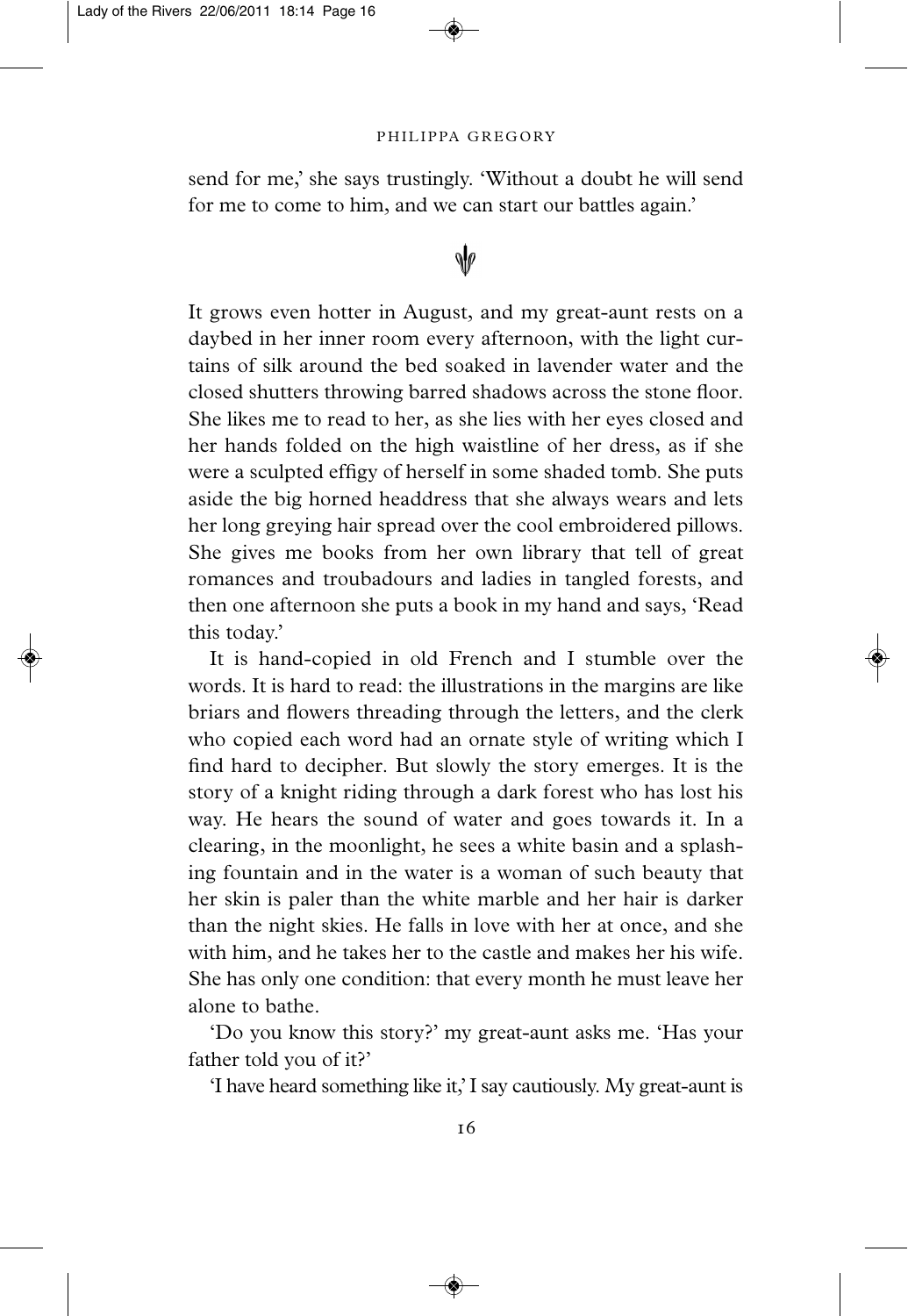notoriously quick-tempered with my father and I don't know if I dare say that I think this is the legend of the founding of our house.

'Well, now you are reading the true story,' she says. She closes her eyes again. 'It is time you knew. Go on.'

The young couple are happier than any in the world, and people come from far and wide to visit them. They have children: beautiful girls and strange wild boys.

'Sons,' my great-aunt whispers to herself. 'If only a woman could have sons by wishing, if only they could be as she wishes.'

The wife never loses her beauty though the years go by, and her husband grows more and more curious. One day, he cannot bear the mystery of her secret bathing any longer and he creeps down to her bath-house and spies on her.

My great-aunt raises her hand. 'Do you know what he sees?' she asks me.

I lift my face from the book, my finger under the illustration of the man peering through the slats of the bath-house. In the foreground is the woman in the bath, her beautiful hair snaked around her white shoulders. And gleaming in the water . . . her large scaled tail.

'Is she a fish?' I whisper.

'She is a being not of this world,' my great-aunt says quietly. 'She tried to live like an ordinary woman; but some women cannot live an ordinary life. She tried to walk in the common ways; but some women cannot put their feet to that path. This is a man's world, Jacquetta, and some women cannot march to the beat of a man's drum. Do you understand?'

I don't, of course. I am too young to understand that a man and a woman can love each other so deeply that their hearts beat as if they were one heart, and yet, at the same time, know that they are utterly hopelessly different.

'Anyway, you can read on. It's not long now.'

The husband cannot bear to know that his wife is a strange being. She cannot forgive him for spying on her. She leaves him, taking her beautiful daughters, and he lives alone with the sons,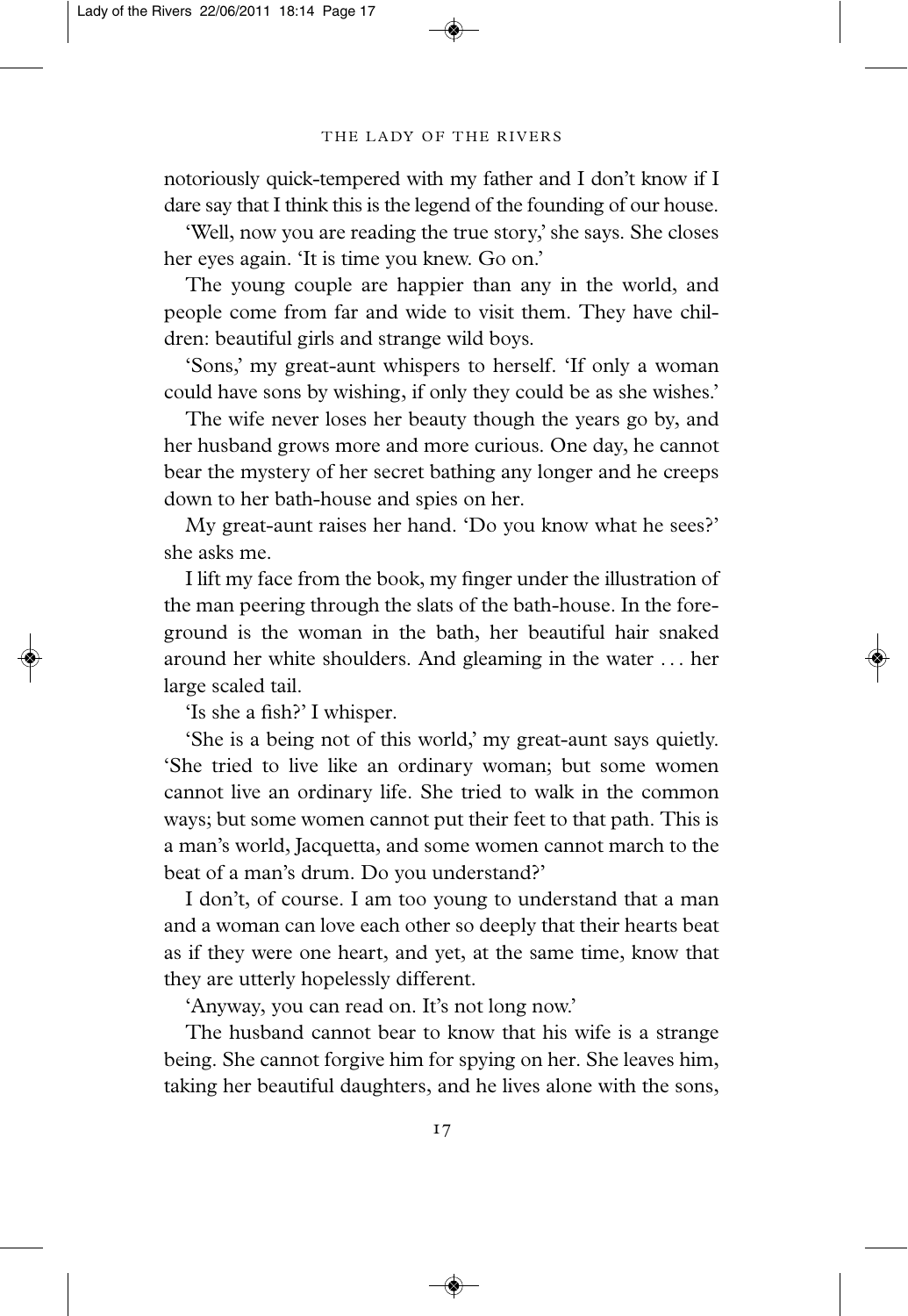heartbroken. But at his death, as at the death of everyone of our house, his wife Melusina, the beautiful woman who was an undine, a water goddess, comes back to him and he hears her crying around the battlements for the children she has lost, for the husband she still loves, and for the world that has no place for her.

I close the book, and there is such a long silence that I think my great-aunt has fallen asleep.

'Some of the women of our family have the gift of foresight,' my great-aunt remarks quietly. 'Some of them have inherited powers from Melusina, powers of the other world where she lives. Some of us are her daughters, her heirs.'

I hardly dare to breathe, I am so anxious that she should go on speaking to me.

'Jacquetta, do you think you might be one of these women?'

'I might be,' I whisper. 'I hope so.'

'You have to listen,' she says softly. 'Listen to silence, watch for nothing. And be on your guard. Melusina is a shape-shifter, like quicksilver, she can flow from one thing to another. You may see her anywhere, she is like water. Or you may see only your own reflection in the surface of a stream though you are straining your eyes to see into the green depths for her.'

'Will she be my guide?'

'You must be your own guide, but you might hear her when she speaks to you.' She pauses. 'Fetch my jewel box.' She gestures towards the great chest at the foot of her bed. I open the creaking lid and inside, beside the gowns wrapped in powdered silk, is a large wooden box. I take it out. Inside is a series of drawers, each one filled with my great-aunt's fortune of jewels. 'Look in the smallest drawer,' she says.

I find it. Inside is a small black velvet purse. I untie the tasselled threads, open the mouth, and a heavy golden bracelet falls into my hand, laden with about two hundred little charms, each one a different shape. I see a ship, a horse, a star, a spoon, a whip, a hawk, a spur.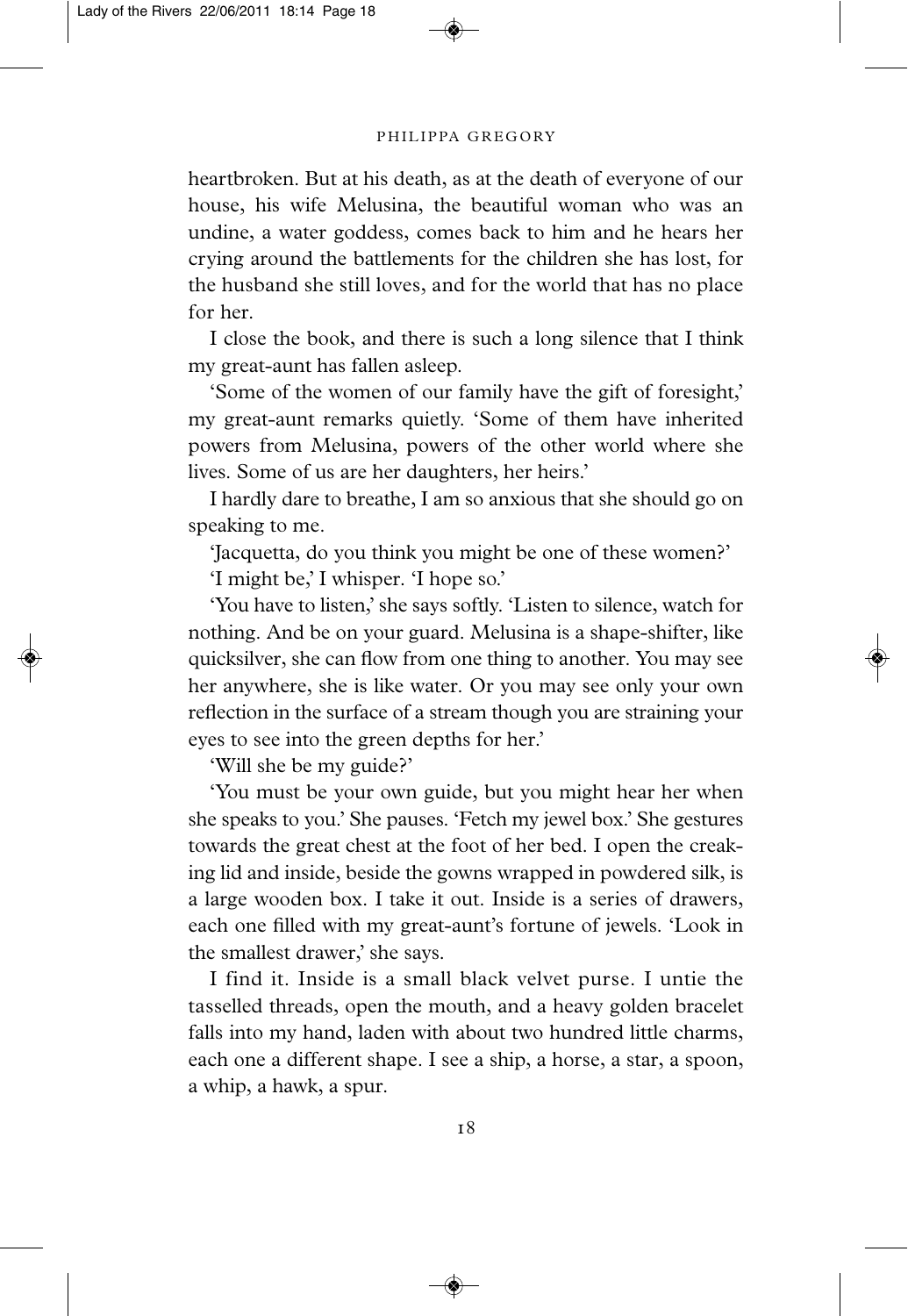'When you want to know something very, very important, you choose two or three of the charms – charms that signify the thing that might be, the choices before you. You tie each one on a string and you put them in a river, the river nearest to your home, the river that you hear at night when everything is silent but the voice of the waters. You leave it until the moon is new. Then you cut all the strings but one, and pull that one out to see your future. The river will give you the answer. The river will tell you what you should do.'

I nod. The bracelet is cold and heavy in my hand, each charm a choice, each charm an opportunity, each charm a mistake in waiting.

'And when you want something: go out and whisper it to the river – like a prayer. When you curse somebody: write it on a piece of paper, and put the paper into the river, float it like a little paper boat. The river is your ally, your friend, your lady – do you understand?'

I nod, though I don't understand.

'When you curse somebody . . . ' She pauses and sighs as if she is very weary. 'Take care with your words, Jacquetta, especially in cursing. Only say the things you mean, make sure you lay your curse on the right man. For be very sure that when you put such words out in the world they can overshoot – like an arrow, a curse can go beyond your target and harm another. A wise woman curses very sparingly.'

I shiver, though the room is hot.

'I will teach you more,' she promises me. 'It is your inheritance, since you are the oldest girl.'

'Do boys not know? My brother Louis?'

Her lazy eyes half open and she smiles at me. 'Men command the world that they know,' she says. 'Everything that men know, they make their own. Everything that they learn, they claim for themselves. They are like the alchemists who look for the laws that govern the world, and then want to own them and keep them secret. Everything they discover, they hug to themselves, they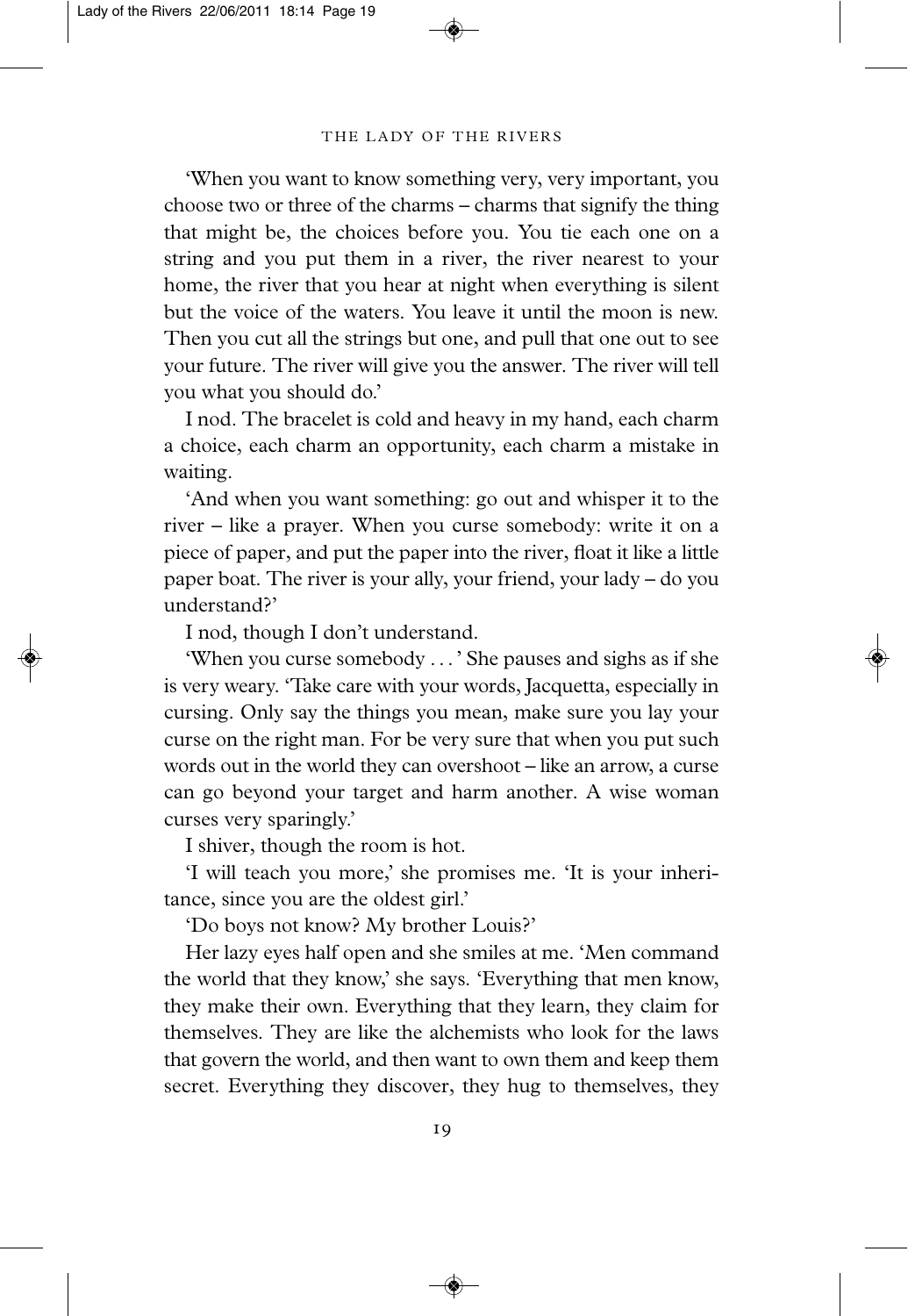shape knowledge into their own selfish image. What is left to us women, but the realms of the unknown?'

'But can women not take a great place in the world? You do, Great-aunt, and Yolande of Aragon is called the Queen of Four Kingdoms. Shall I not command great lands like you and her?'

'You might. But I warn you that a woman who seeks great power and wealth has to pay a great price. Perhaps you will be a great woman like Melusina, or Yolande, or like me; but you will be like all women: uneasy in the world of men. You will do your best – perhaps you will gain some power if you marry well or inherit well – but you will always find the road is hard beneath your feet. In the other world – well, who knows about the other world? Maybe they will hear you, and perhaps you will hear them<sup>?</sup>

'What will I hear?'

She smiles. 'You know. You hear it already.'

'Voices?' I ask, thinking of Joan.

'Perhaps.'

# $\mathcal{N}$

Slowly, the intense heat of the summer starts to fade and it grows cooler in September. The trees of the great forest that surround the lake start to turn colour from tired green to sere yellow, and the swallows swirl around the turrets of the castle every evening, as if to say goodbye for another year. They chase each other round and round in a dizzying train, like a veil being whirled in a dance. The rows on rows of vines grow heavy with fruit and every day the peasant women go out with their sleeves rolled up over their big forearms and pick and pick the fruit into big wicker baskets, which the men swing onto carts and take back to the press. The smell of fruit and fermenting wine is heavy in the village, everyone has blue-stained hems to their gowns and purple feet, and they say it will be a good year this year, rich and lush. When the ladies in waiting and I ride through the village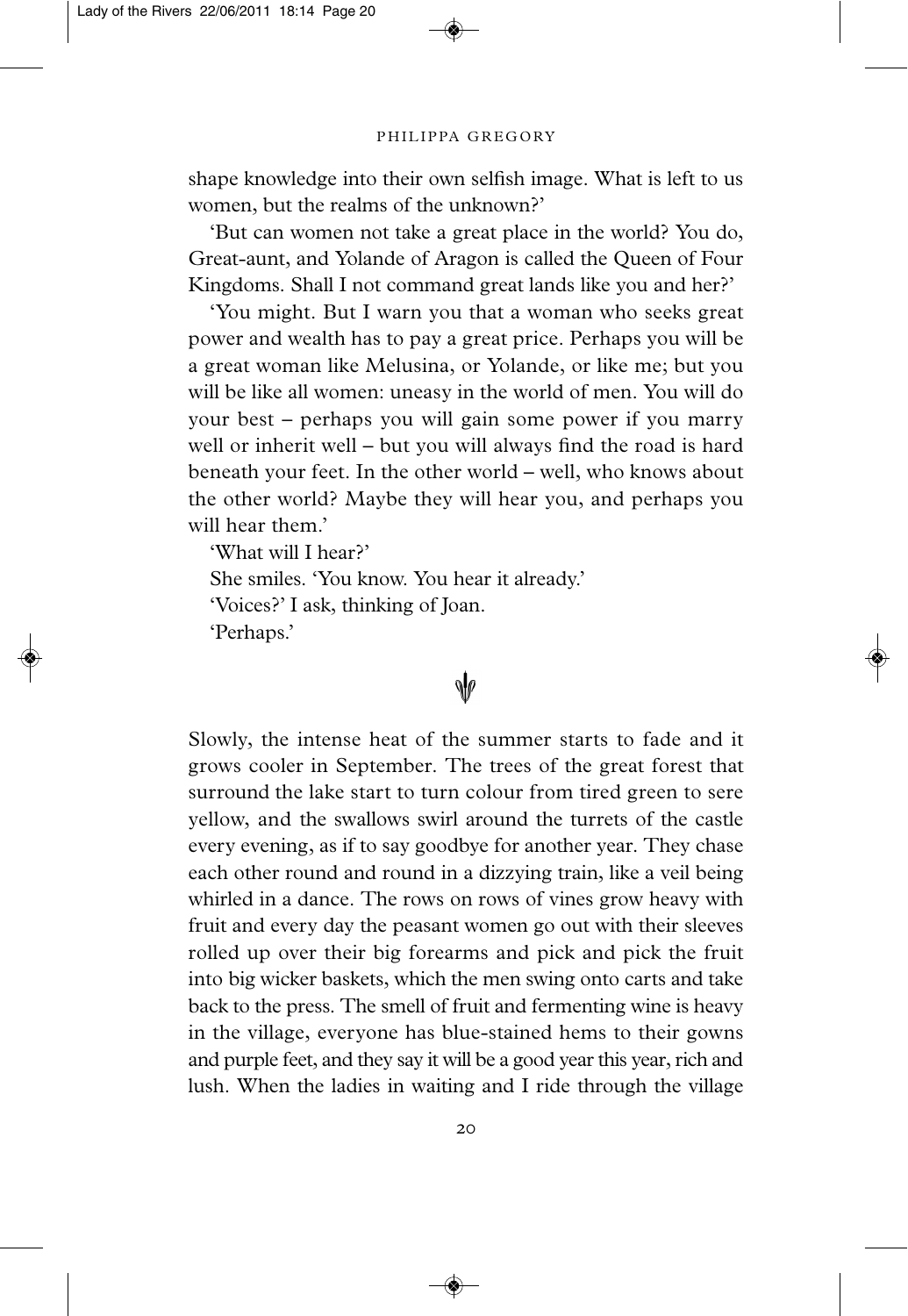they call us to taste the new wine and it is light and sharp and fizzy in our mouths, and they laugh at our puckered faces.

My great-aunt does not sit straight-backed in her chair, overseeing her women and beyond them the castle and my uncle's lands, as she did at the start of the summer. As the sun loses its heat she too seems to be growing pale and cold. She lies down from the middle of the morning to the early evening, and only rises from her bed to walk into the great hall beside my uncle and nod her head at the rumble of greeting, as the men look up at their lord and lady and hammer on the wooden tables with their daggers.

Joan prays for her, by name, in her daily attendance at church, but I, childlike, just accept the new rhythm of my great-aunt's day, and sit with her to read in the afternoon, and wait for her to talk to me about the prayers floated like paper ships on the waters of rivers that were flowing to the sea before I was born. She tells me to spread out the cards of her pack and teaches me the name and the quality of each one.

'And now read them for me,' she says one day, and then taps a card with her thin finger. 'What is this one?'

I turn it over for her. The dark hooded shape of Death looks back at us, his face hidden in the shadow of his hood, his scythe over his hunched shoulder.

'Ah well,' she says. 'So are you here at last, my friend? Jacquetta, you had better ask your uncle to come to see me.'

I show him into her room and he kneels at the side of her bed. She puts her hand on his head as if in blessing. Then she pushes him gently away.

'I cannot bear this weather,' she says crossly to my uncle, as if the cooling days are his fault. 'How can you bear to live here? It is as cold as England and the winters last forever. I shall go south, I shall go to Provence.'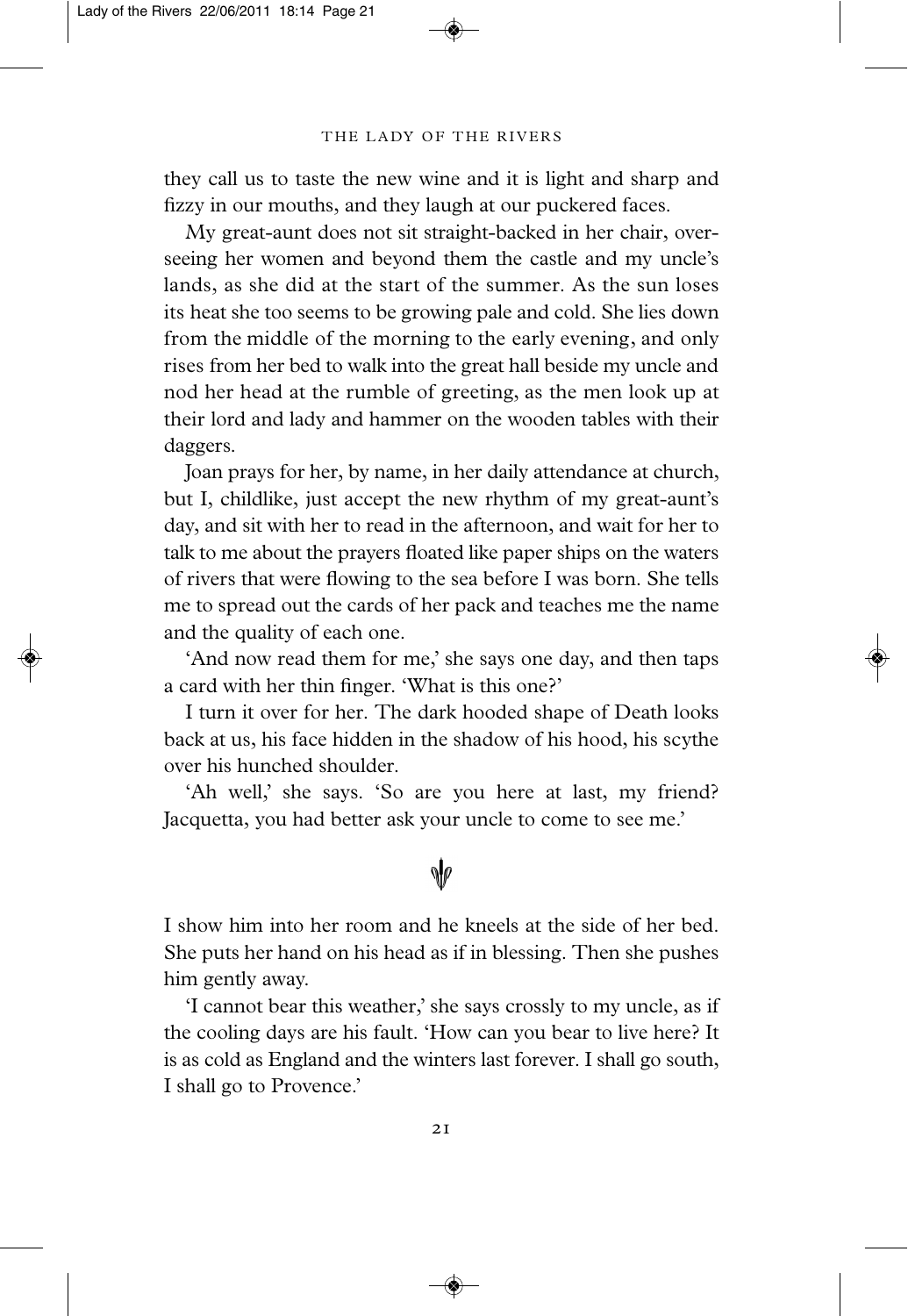'Are you sure?' he asks. 'I thought you were feeling tired. Should you not rest here?'

She snaps her fingers irritably. 'I'm too cold,' she says imperiously. 'You can order me a guard and I shall have my litter lined with furs. I shall come back in spring.'

'Surely you would be more comfortable here?' he suggests.

'I have a fancy to see the Rhône once more,' she says. 'Besides, I have business to do.'

Nobody can ever argue against her – she is the Demoiselle – and within days she has her great litter at the door, furs heaped on the bed, a brass hand-warmer filled with hot coals, the floor of the litter packed with oven-heated bricks to keep her warm, the household lined up to say farewell.

She gives her hand to Joan, and then she kisses my aunt Jehanne, and me. My uncle helps her into the litter and she clutches his arm with her thin hand. 'Keep the Maid safe,' she says. 'Keep her from the English, it is my command.'

He ducks his head. 'Come back to us soon.'

His wife, whose life is easier when the great lady has moved on, steps forwards to tuck her in and kiss her pale cool cheeks. But it is me that the Demoiselle of Luxembourg calls towards her with one crook of her skinny finger.

'God bless you, Jacquetta,' she says to me. 'You will remember all that I have taught you. And you will go far.' She smiles at me. 'Farther than you can imagine.'

'But I will see you in spring?'

'I will send you my books,' she says. 'And my bracelet.'

'And you will come to visit my mother and father at St Pol in the spring?'

Her smile tells me that I will not see her again. 'God bless,' she repeats and draws the curtains of her litter against the cold morning air as the cavalcade starts out of the gate.

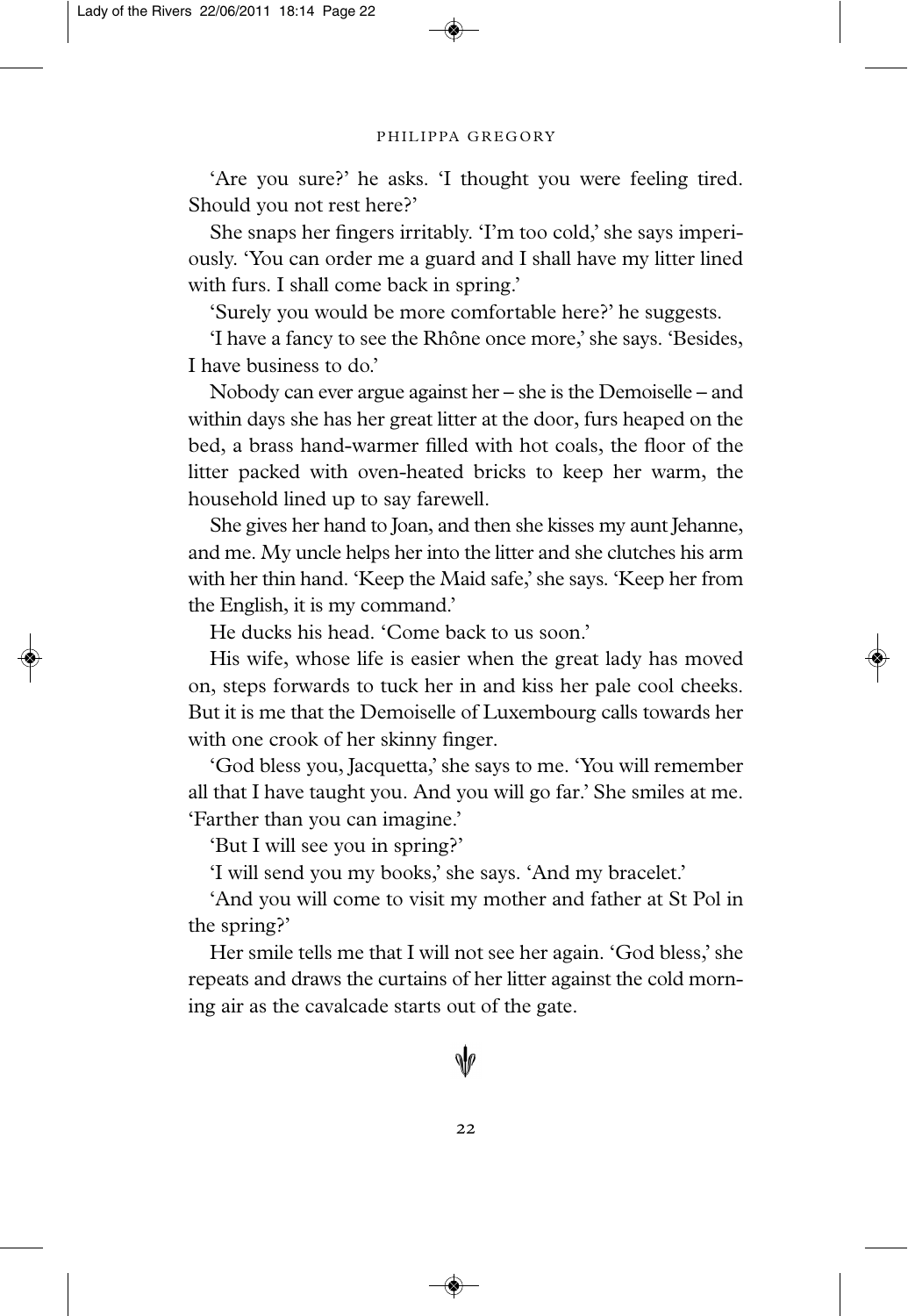In November, I am awakened in the darkest of the night, and I sit up in the little bed I share with Elizabeth the maid, and listen. It is as if someone is calling my name in a sweet voice: very high, and very thin. Then I am sure I can hear someone singing. Oddly, the noise is coming from outside our window, though we are high up in the turret of the castle. I pull on my cloak over my nightgown and go to the window and look out through the crack in the wooden shutters. There are no lights showing outside, the fields and the woods around the castle are as black as felted wool, there is nothing but this clear keening noise, not a nightingale but as high and as pure as a nightingale. Not an owl, far too musical and continuous, something like a boy singer in a choir. I turn to the bed and shake Elizabeth awake.

'Can you hear that?'

She does not even wake. 'Nothing,' she says, half-asleep. 'Stop it, Jacquetta. I'm asleep.'

The stone floor is icy beneath my bare feet. I jump back into bed and put my cold feet in the warm space near Elizabeth. She gives a little bad-tempered grunt and rolls away from me, and then – though I think I will lie in the warm and listen to the voices – I fall asleep.

# N

Six days later they tell me that my great-aunt, Jehanne of Luxembourg, died in her sleep, in the darkest hour of the night, in Avignon, beside the great River Rhône. Then I know whose voice it was I heard, singing around the turrets.

As soon as the English Duke of Bedford learns that Joan has lost her greatest protector, he sends the judge Pierre Cauchon, with a troop of men behind him, to negotiate for her ransom. She is summoned by a Church court on charges of heresy. Enormous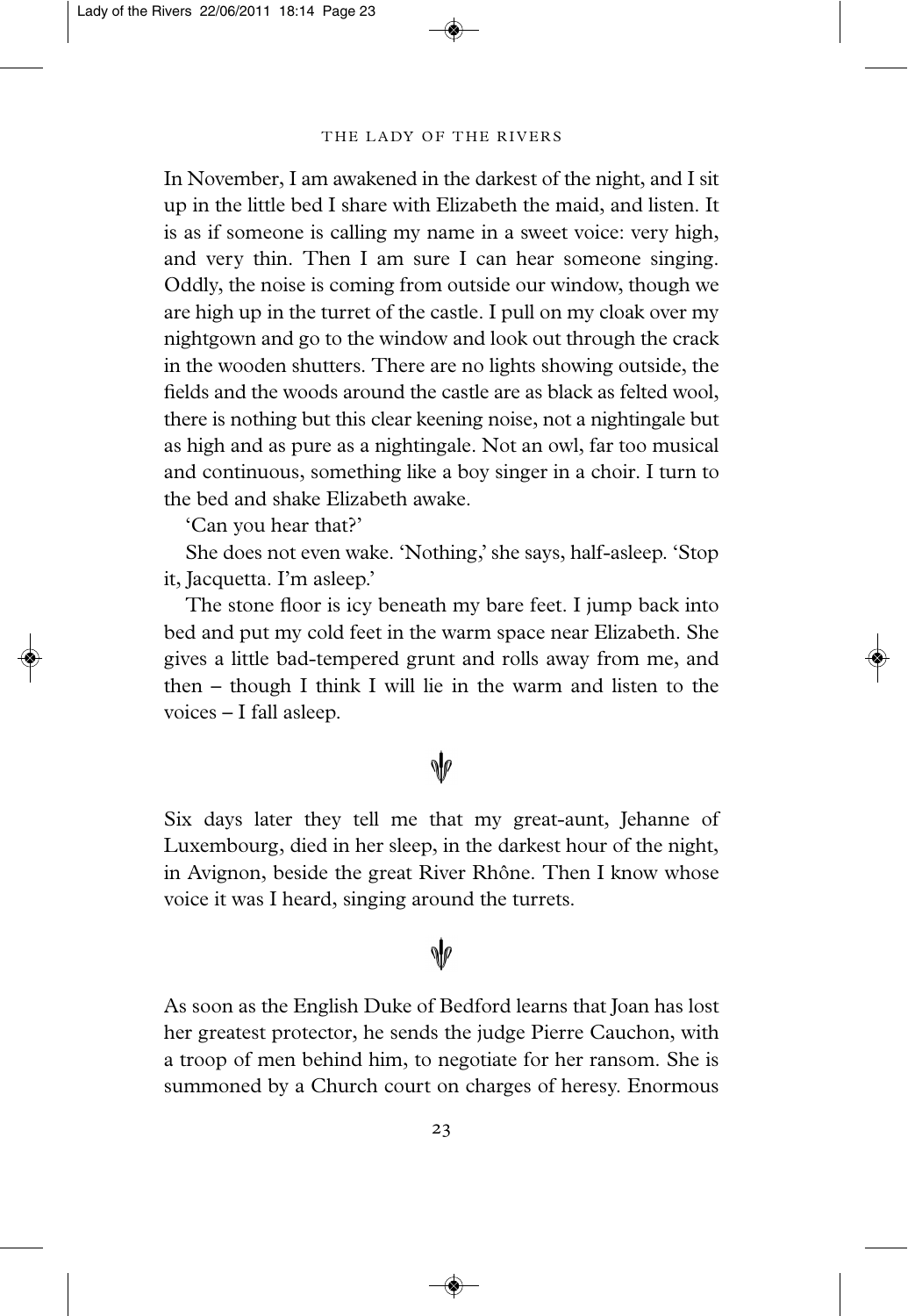sums of money change hands: twenty thousand livres for the man who pulled her off her horse, ten thousand francs to be paid to my uncle with the good wishes of the King of England. My uncle does not listen to his wife, who pleads that Joan shall be left with us. I am too unimportant to even have a voice, and so I have to watch in silence as my uncle makes an agreement that Joan shall be released to the Church for questioning. 'I am not handing her over to the English,' he says to his wife. 'As the Demoiselle asked me, and I have not forgotten, I have not handed her over to the English. I have only released her to the Church. This allows her to clear her name of all the charges against her. She will be judged by men of God, if she is innocent they will say so, and she will be released.'

She looks at him as blankly as if he were Death himself, and I wonder if he believes this nonsense, or if he thinks that we, being women, are such fools as to think that a church dependent on the English, with bishops appointed by the English, are going to tell their rulers and paymasters that the girl who raised all of France against them is just an ordinary girl, perhaps a little noisy, perhaps a little naughty, and she should be given three Hail Marys and sent back to her farm, to her mother and her father and her cows.

'My lord, who is going to tell Joan?' is all I dare to ask.

'Oh, she knows already,' he says over his shoulder as he goes out of the hall, to bid farewell to Pierre Cauchon at the great gate. 'I sent a page to tell her to get ready. She is to leave with them now.'

As soon as I hear the words I am filled with a sudden terror, a gale of premonition, and I start running, running as if for my own life. I don't even go to the women's apartments, where the pageboy will have found Joan to tell her that the English are to have her. I don't run towards her old cell, thinking she has gone there to fetch her little knapsack of things: her wooden spoon, her sharp dagger, the prayer-book that my great-aunt gave her. Instead I race up the winding stair to the first floor above the great hall, and then dash across the gallery, through the tiny doorway where the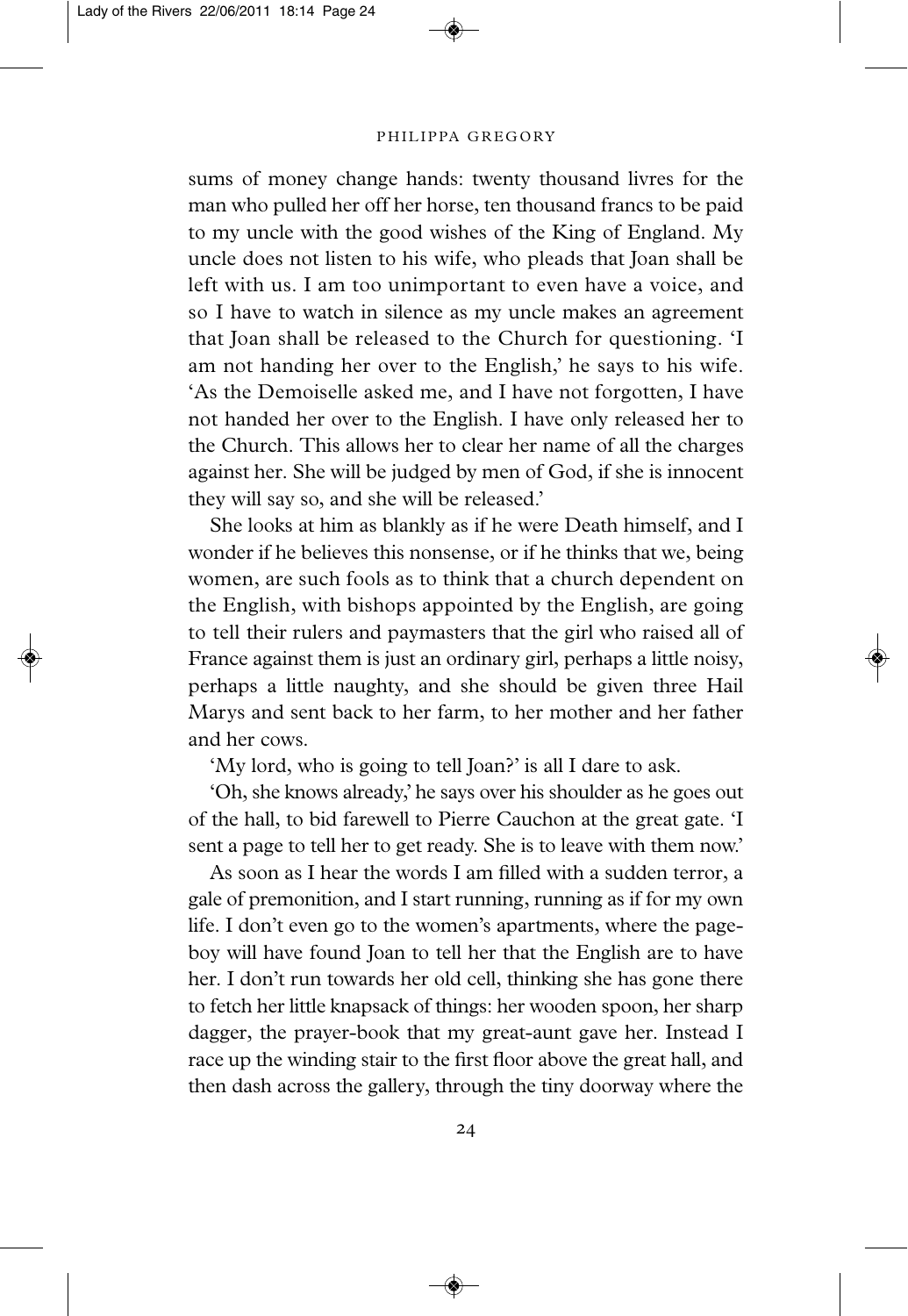archway knocks my headdress off, tearing at the pins in my hair, and then I hammer up the circular stone stair, my feet pounding on the steps, my breath coming shorter and shorter, my gown clutched in my hands, so that I can burst out onto the flat roof at the very top of the tower and see Joan, poised like a bird ready to fly, balanced on the wall of the turret. As she hears the door bang open she looks over her shoulder at me and hears me scream, 'Joan! No!' and she steps out into the void below her.

The worst thing of all, the very worst thing, is that she does not leap into nothing, like a frightened deer. I was dreading that she would jump, but she does something far worse than that. She dives. She goes headfirst over the battlement, and as I fling myself to the edge I can see that she goes down like a dancer, an acrobat, her hands clasped behind her, one leg extended like a dancer, the other bent, the toe pointed to her knee, and I see that, for that heart-stopping moment as she falls, she is in the pose of *le Pendu*, the Hanged Man, and she is going headfirst to her death with his calm smile on her serene face.

The thud when she hits the ground at the base of the tower is terrible. It echoes in my ears as if it is my own head that has struck the mud. I want to run down to lift her body, Joan, the Maid, crumpled like a bag of old clothes; but I cannot move. My knees have given way beneath me, I am clinging to the stone battlements, they are as cold as my scraped hands. I am not crying for her, though my breath is still coming in gulping sobs; I am frozen with horror, I am felled by horror. Joan was a young woman who tried to walk her own path in the world of men, just as my great-aunt told me. And it led her to this cold tower, this swan dive, this death.

## N

They pick her up lifeless, and for four days she does not move or stir, but then she comes out of her stupor and gets up slowly from her bed, patting herself all over, as if to make sure that she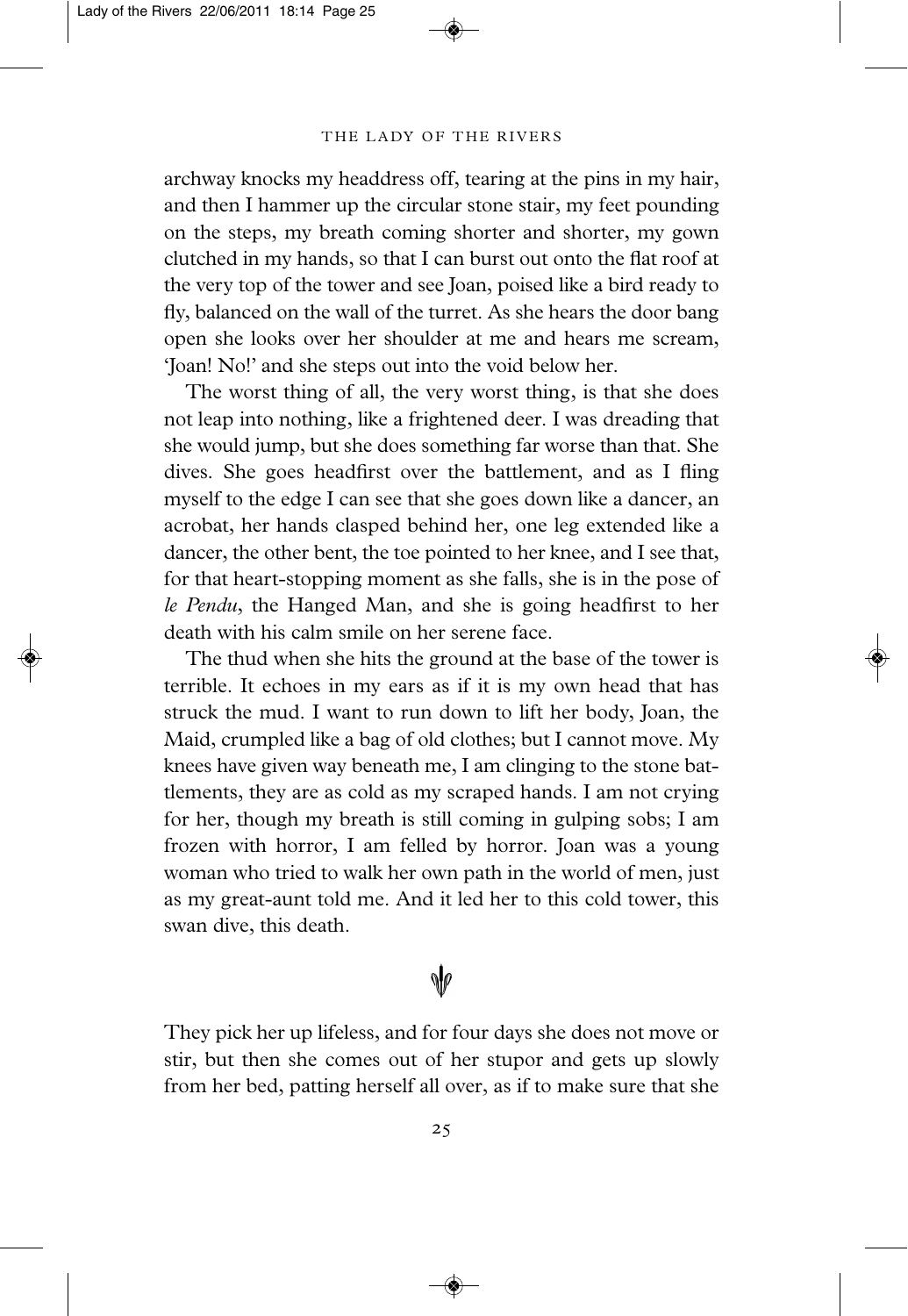is whole. Amazingly, no bones have been broken in her fall – she has not cracked her skull, nor snapped so much as a finger. It is as if her angels held her up, even when she gave herself into their element. Of course, this will not serve her; they are quick to say that only the Devil could have saved a girl who went headfirst like that from such a tall tower. If she had died they would have said God's justice had been done. My uncle, a man of dour common sense, says that the ground is so sodden, after weeks of winter rain, and lapped by the moat, that she was in more danger of drowning than being broken; but now he is determined that she shall leave at once. He doesn't want the responsibility of the Maid in his house, without the Demoiselle to keep everything safe. He sends her first to his house in Arras, the Coeur le Comte, and then we follow, as she is transferred to the English city of Rouen for trial.

We have to attend. A great lord such as my uncle must be there to see justice being done, and his household must stand behind him. My aunt Jehanne takes me to witness the end of the Dauphin's holy guide – the pretend-prophet of the pretend-king. Half of France is trooping to Rouen to see the end of the Maid and we have to be foremost among them.

For someone that they declare is nothing more than a peasant girl run mad, they are taking no chances. She is housed in the Castle Bouvreuil and kept in chains, in a cell with a doublelocked door and the window boarded over. They are all in a terror that she will run like a mouse under the door, or fly like a bird through a crack in the window. They ask her to give an undertaking that she will not try to escape and, when she refuses, they chain her to the bed.

'She won't like that,' my aunt Jehanne says sorrowfully. 'No.'

They are waiting for the Duke of Bedford, and in the very last days of December he marches into the town with his guard dressed in the colours of roses, the bright red and white of England. He is a great man on horseback, he wears armour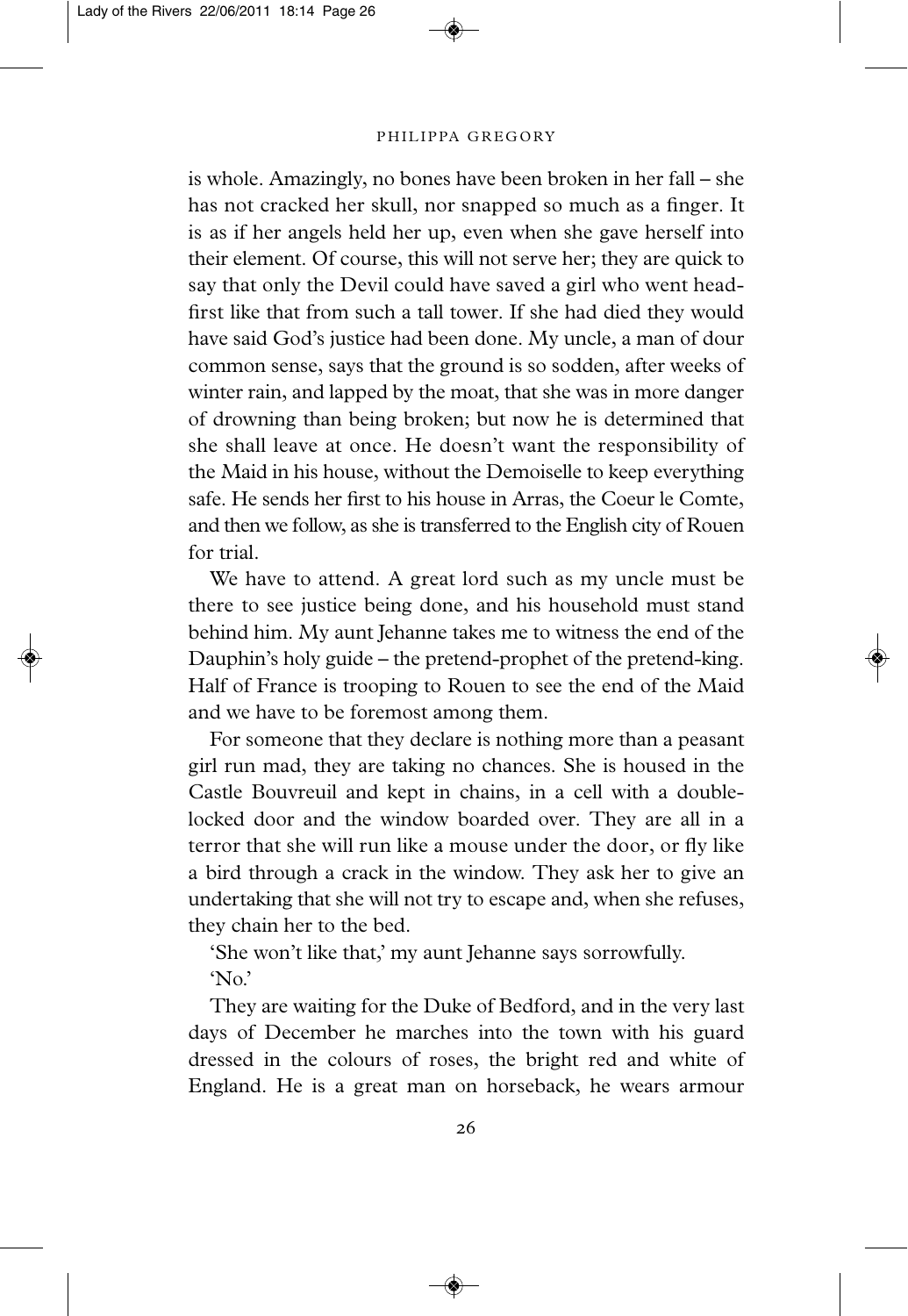polished so brightly that you would take it for silver and beneath his huge helmet his face is grave and stern, his big beak of a nose making him look like a predatory bird: an eagle. He was brother to the great English king Henry V, and he guards the lands that his brother won in France at the great battle of Agincourt. Now the dead king's young son is the new victor of France, and this is his most loyal uncle: seldom out of his armour or out of the saddle, never at peace.

We are all lined up at the great gate of Bouvreuil as he rides in, and his dark gaze rakes us all, looking from one to another as if to sniff out treason. My aunt and I curtsey low and my uncle John doffs his hat and bows. Our house has been in alliance with the English for years; my other uncle, Louis of Luxembourg, is the duke's chancellor and swears that he is the greatest man ever to rule France.

Heavily, he gets off his horse and stands like a fortress himself, as the men line up to greet him, bowing over his hand, some of them almost going down to their knees. A man comes forwards and, as Bedford acknowledges him with a lordly tip of his head, his glance goes over his vassal's head, and sees me. I am staring at him, of course – he is the greatest spectacle on this cold winter day – but now he is looking back at me, and there is a flash in his eyes which I see and cannot recognise. It is something like a sudden hunger, like a fasting man seeing a banquet. I step back. I am neither afraid nor coquettish, but I am only fourteen years of age and there is something about the power of this man and his energy that I don't want turned in my direction. I slide back a little so I am behind my aunt, and I watch the rest of the greetings masked by her headdress and veil.

A great litter comes up, thick curtains tied tight with gold cord against the cold, and Bedford's wife, the Duchess Anne, is helped out. A small cheer greets her from our men: she is of the House of Burgundy, our liege lords and relations, and we all dip in a little bow to her. She is as plain as all the Burgundy family, poor